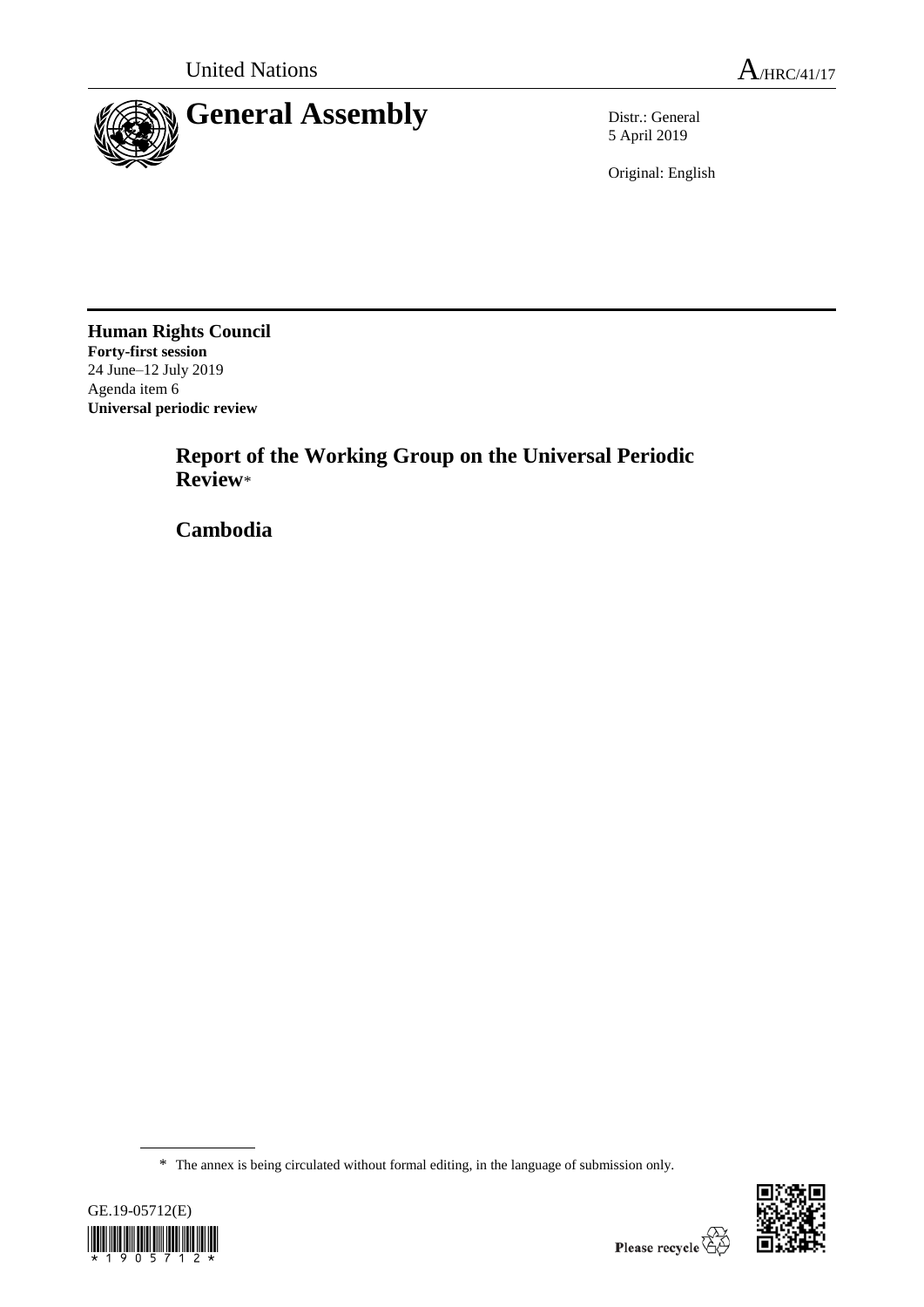# **I. Introduction**

1. The Working Group on the Universal Periodic Review, established in accordance with Human Rights Council resolution 5/1, held its thirty-second session from 21 January to 1 February 2019. The review of Cambodia was held at the 16th meeting, on 30 January 2019. The delegation of Cambodia was headed by the President of the Cambodian Human Rights Committee, Keo Remy. At its 18th meeting, held on 1 February 2019, the Working Group adopted the report on Cambodia.

2. On 15 January 2019, the Human Rights Council selected the following group of rapporteurs (troika) to facilitate the review of Cambodia: Senegal, Pakistan and the United Kingdom of Great Britain and Northern Ireland.

3. In accordance with paragraph 15 of the annex to Human Rights Council resolution 5/1 and paragraph 5 of the annex to Council resolution 16/21, the following documents were issued for the review of Cambodia:

(a) A national report submitted/written presentation made in accordance with paragraph 15 (a) (A/HRC/WG.6/32/KHM/1);

(b) A compilation prepared by the Office of the United Nations High Commissioner for Human Rights (OHCHR) in accordance with paragraph 15 (b) (A/HRC/WG.6/32/KHM/2);

(c) A summary prepared by OHCHR in accordance with paragraph 15 (c) (A/HRC/WG.6/32/KHM/3 and Corr.1).

4. A list of questions prepared in advance by Australia, Belgium, Liechtenstein, Portugal on behalf of the Group of Friends on national implementation, reporting and follow-up, Slovenia, Spain, Sweden and the United States of America was transmitted to Cambodia through the troika. These questions are available on the website of the universal periodic review.

## **II. Summary of the proceedings of the review process**

### **A. Presentation by the State under review**

5. Cambodia was emerging from a legacy of gross human rights violations; 2019 in fact marked the fortieth anniversary of the State's liberation from the genocidal Pol Pot regime. As a result, achieving the basic human rights to which every citizen is entitled was and remained the first and most important task of the Government.

6. Cambodia, previously an underdeveloped country mired in poverty and food insecurity, was now a food exporting country, one of the fastest growing economies in the world and a remarkable performer in terms of poverty reduction and improvement in social indicators. Cambodia had made significant progress in attaining the Millennium Development Goals. Since 1990, the country had more than halved extreme poverty and maternal mortality, achieved nearly universal primary education enrolment and made significant progress in combating HIV/AIDS. Cambodia had grown at an average rate of 7 per cent in the past two decades, and become a lower middle-income economy in 2016. Cambodia would probably no longer have its least developed country status after 2025 if it continued to maintain the current growth rate.

7. Cambodia had engaged with a wide range of mechanisms for the protection and promotion of human rights, as seen in the continued presence of the Special Rapporteur on the situation of human rights in Cambodia and OHCHR, the State's participation in the universal periodic review and its reports to the treaty bodies. Cambodia was a State party to eight core human rights treaties, which it had ratified without reservation. It was the only country in Asia to host a field office of OHCHR.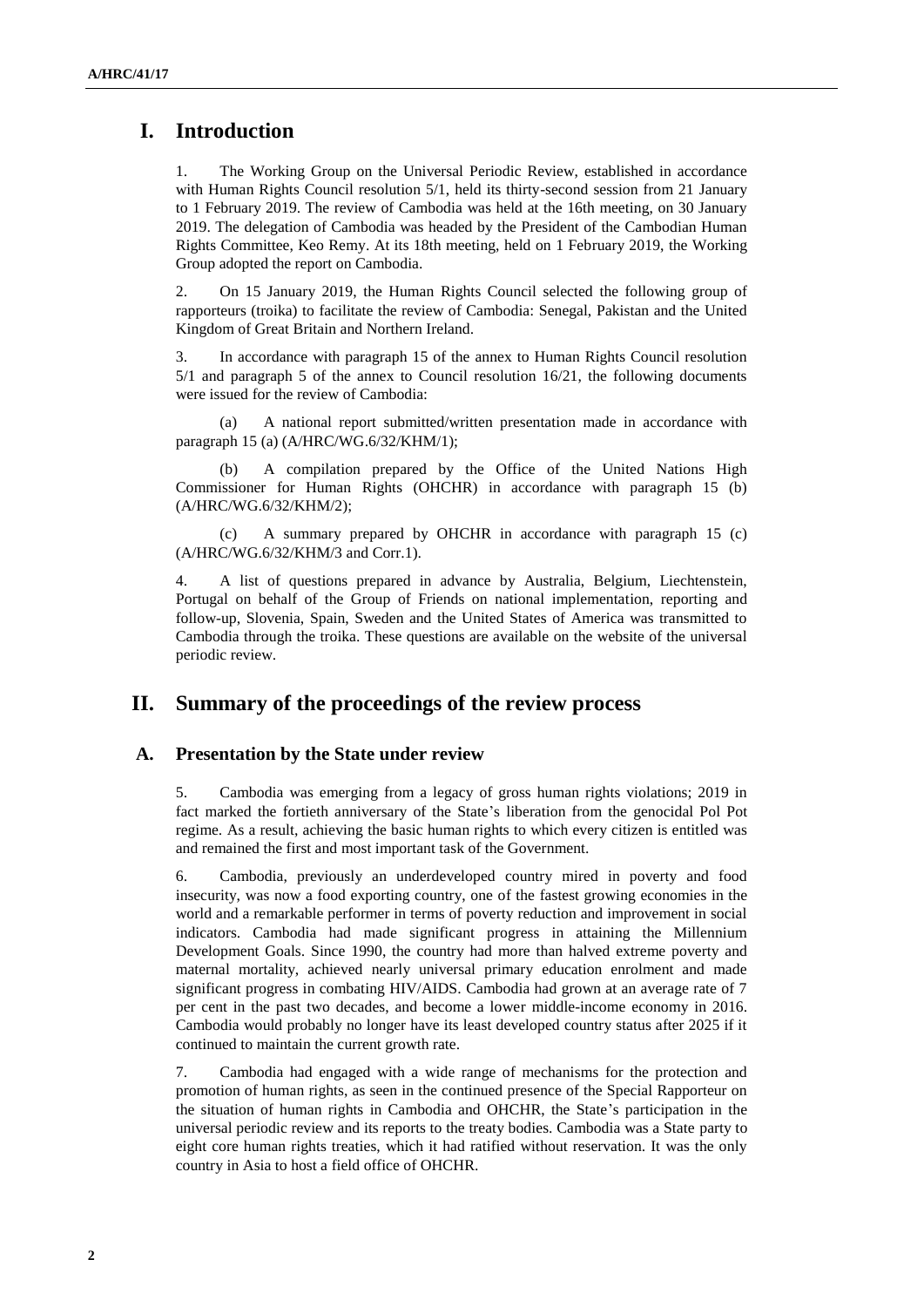8. With regard to the follow-up to the 162 recommendations accepted during the second cycle of the universal periodic review, the Cambodian Human Rights Committee, as a government agency, had cooperated with OHCHR to compile the recommendations and organize workshops to disseminate them to all relevant line ministries and institutions of the Government for implementation. The Committee had also followed up with the ministries and received feedback on their achievements, which had been included in the State report for the third cycle of the review. The preparatory work for drafting the national report had been carried out by the Committee in close consultation with government institutions, civil society organizations and OHCHR Cambodia.

9. The election of the sixth legislature of the National Assembly on 29 July 2018 had been conducted in a free, fair, peaceful and transparent manner. A total of 20 registered political parties contested the election, and 83.02 per cent of registered voters had cast their ballots to express their desire to see continuity in the country's sustained path towards peace, stability, democracy and the rule of law.

10. Legal action against any political parties that broke the law was the normal process in any democratic State adhering to the principle of the rule of law and aiming to strengthen the process of democracy and safeguard peace and stability, which were the basis for longterm and sustainable socioeconomic development.

11. The application of the seat allocation method adopted in 2014, validated at the time by the opposition, had led the Cambodian People's Party to win, with 76.78 per cent of votes cast, all 125 seats in Parliament. Nevertheless, the Government had set up a participatory consultative mechanism involving all political parties, known as the Supreme Consultative Council, to collect input for the benefit of national construction. The Council offered a public consultative forum for legal and policy formulation and implementation, and a checks-and-balances platform with the Government.

12. The Government had also called upon the judiciary as an independent body to expedite trial proceedings of trade union leaders and activists who were sued or had been charged in accordance with current court procedures, to safeguard their rights, as guaranteed under the Constitution.

13. The Government had also promoted a genuine partnership with civil society organizations in all aspects of social development. The Government had recently established a working group, under the leadership of the Ministry of the Interior, to consult with civil society on a regular basis. The second forum on partnerships between the Government and civil society organizations, held on 17 January 2019, had been attended by hundreds of organizations, without discrimination; constructive discussions had led to various tangible actions to facilitate the activities of those organizations. A consultative forum with foreign and international non-governmental organizations had been organized for 29 January 2019 by the Ministry of Foreign Affairs. Such inclusive and collaborative forums were aimed at improving understanding of various issues surrounding the implementation of the law on associations and non-governmental organizations, and other laws relating to civil society organizations.

14. With regard to labour and trade union rights, the Government had established a national committee for the review of the international conventions that Cambodia had ratified, to consult with stakeholders and the International Labour Organization (ILO).

15. In January 2019, the minimum wage for workers in the textile, garment and footwear industries had reached \$182, up from \$170 the previous year. Wages had in fact more than doubled since 2013. The threshold income tax has been raised to \$300 per month to ensure that the new wage gain was not taxed. Non-salary allowances and the benefits that workers received would continue to remain exempt from calculations of the tax threshold.

16. Employers were now required to pay 3.4 per cent of each employee's monthly salary into the national social security fund, for injury insurance and health care. A pension for workers in the garment sector had also been announced for 2019. Female employees were entitled to three months of maternity leave with 120 per cent of their salary (the equivalent of 70 per cent of their salary covered by the national social security fund, and 50 per cent by employers).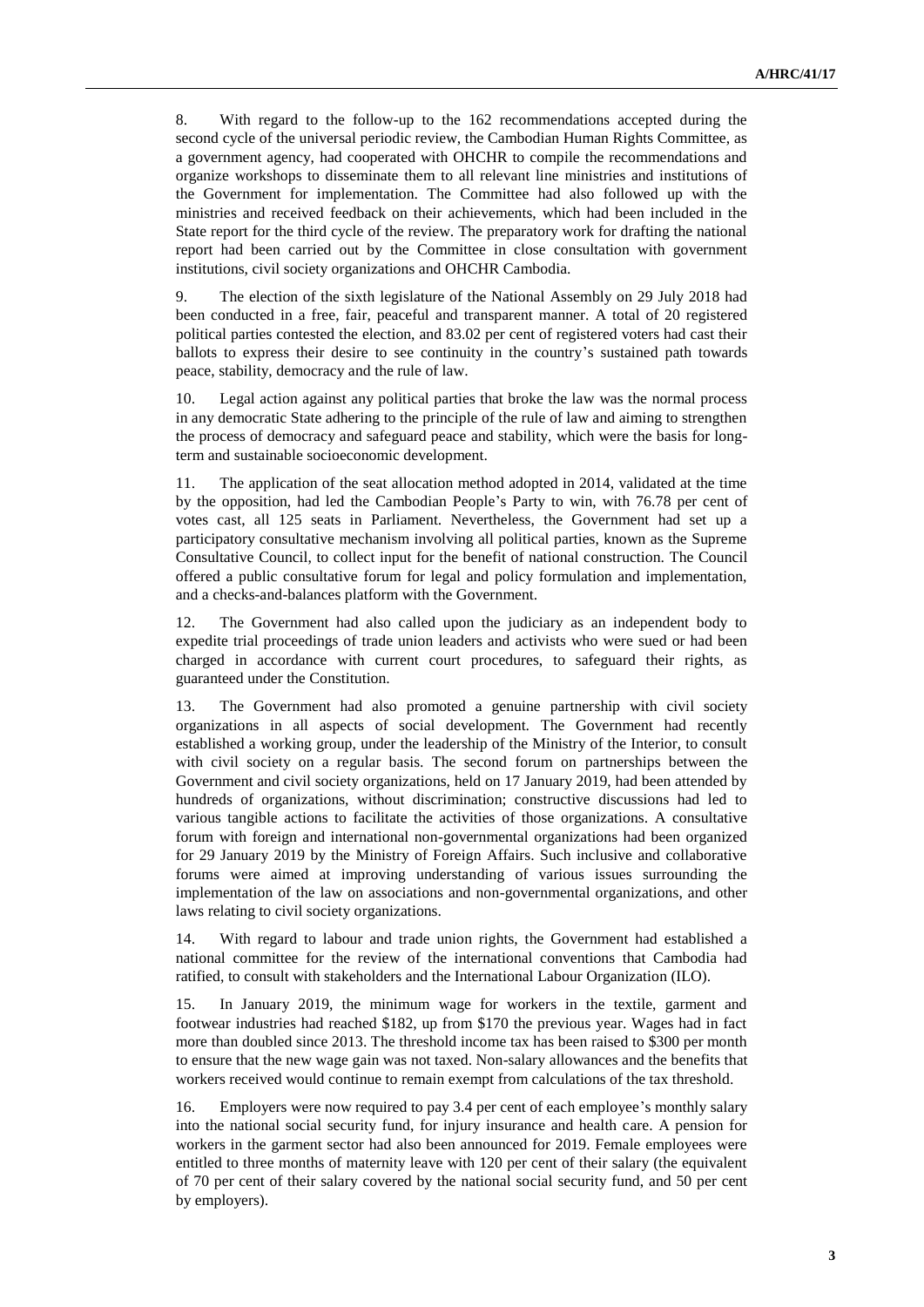17. With regard to freedom of the press and freedom of expression, the *Cambodia Daily* had shut down because of its failure to fulfil its tax obligations, in accordance with the law on taxation. In the event that such liabilities were legally met, the newspaper could resume its operations. The closure of the offices of Radio Free Asia and Voice of America had been self-initiated. The two radio stations were free to reopen their offices in Cambodia. The Government was also working on a policy and legal framework, and was committed to completing a draft law on the right of access to information, together with two other important laws: the cybercrime law, and the amendment to the law on the press.

18. On land issues, the Government had introduced policy and legal frameworks to manage the land sector to ensure the rights and interests of people and proper land use. It would continue to address other pending land disputes, promote and accelerate nationwide land registration, including for indigenous communities, provide social land concessions and land for production to landless people, and also provide incentives for the development of affordable housing.

19. The Government was counting on the support of all stakeholders to contribute to its efforts to ensure a peaceful and harmonious society, with full respect for the rule of law, democracy and human rights. All human rights, including the right to development, were indivisible, and human rights issues had to be addressed within the global context through a constructive, non-confrontational, non-politicized and dialogue-based approach. Respect for national sovereignty and territorial integrity, non-interference in the internal affairs of States, impartiality and non-selectivity had been set as the guiding principles for the promotion of human rights, taking into account the political, historical and social context of each country.

#### **B. Interactive dialogue and responses by the State under review**

20. During the interactive dialogue, 73 delegations made statements. Recommendations made during the dialogue are to be found in section II of the present report.

21. China noted that Cambodia had maintained political stability and economic growth, improved people's living standards and made great efforts to alleviate poverty, enhance the judicial guarantee of human rights, develop education and health care, and safeguard the rights of vulnerable groups.

22. Colombia highlighted the progress made to ensure the rights of persons with disabilities in State law.

23. Costa Rica acknowledged the establishment of a national mechanism to combat torture and the implementation of the national disability strategic plan. It urged constructive cooperation with special procedure mandate holders prior to, during and after their missions.

24. Croatia acknowledged the progress made in the area of education. It expressed concern about children from indigenous and ethnic minority groups who continued to be disadvantaged, the state of fundamental freedoms and the right to participate in public and political life.

25. Cuba praised the implementation of the national disability strategic plan, the national plan to reduce child labour, and other measures taken to protect children.

26. Czechia commended the achievements in reducing poverty. Much remained to be done in the implementation of recommendations. It hoped that the upcoming voluntary national review on the implementation of the Sustainable Development Goals would provide the boost needed for further efforts.

27. The Democratic People's Republic of Korea noted with satisfaction the significant progress made in the fields of poverty reduction, education and public health, and in combating child labour and human trafficking.

28. Denmark remained deeply concerned about the situation of civil and political rights, including the dissolution of the main opposition party. It stressed the importance of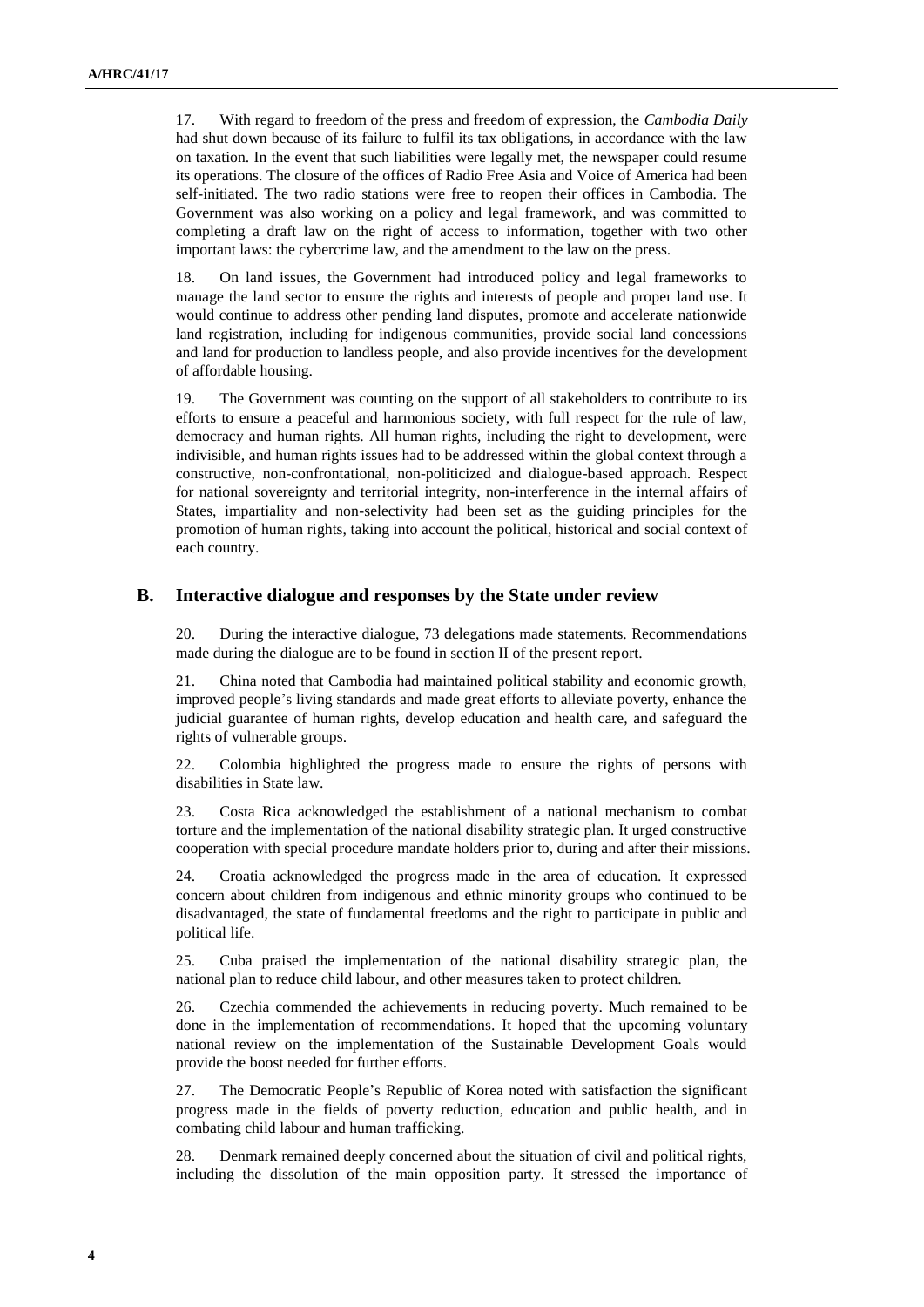education for girls and women, which would lead to their substantial contribution to social development.

29. Egypt commended the efforts made to strengthen human rights and the State's acceptance of the proposal to establish an independent national human rights institution. It had also made efforts to strengthen the rights of persons with disabilities with its national plan for the period 2014 to 2018.

30. Fiji congratulated the State on the steady increase in the share of its national budget allocated to climate-related expenditure, as well as its national strategic plan on disaster risk management for health and the climate change strategic plan.

31. Finland was concerned about the shrinking civic and democratic space, particularly the restrictions on freedom of association, assembly and expression through repressive laws and regulations.

32. France welcomed the efforts made to reduce poverty and improve the health system and social protection. It noted the positive steps taken by the Government to re-open the political space, and encouraged the State to follow up on those measures.

33. Georgia noted the laws strengthening the independence of the judiciary system, and encouraged the State to continue the reform process in this direction. It welcomed the establishment of the national independent anti-torture mechanism, in accordance with the Optional Protocol to the Convention against Torture and Other Cruel, Inhuman or Degrading Treatment or Punishment.

34. Germany commended the improvements in the protection of the rights of children and the greater effort made to fight human trafficking.

35. Greece noted the progress made with regard to the inclusion of lesbian, gay, bisexual, transgender, intersex and questioning persons, and the development of a safety net for the most vulnerable, including persons with disabilities. It expressed deep concern about the worsening of the overall human rights situation in the country.

36. Honduras congratulated the State on the results achieved in the implementation of the universal periodic review recommendations from previous cycles and its ratification of eight human rights treaties. It praised the State for the voluntary commitments it had undertaken.

37. Iceland welcomed the positive steps taken by the Government to promote human rights and its consistent support for the Extraordinary Chambers in the Courts of Cambodia.

38. India commended Cambodia for reducing the poverty rate and for becoming a lower middle-income country. It also commended the progress made in primary and secondary education and in ensuring a high rate of enrolment of girls in higher education, and the promotion and protection of the rights of persons with disabilities.

39. Indonesia welcomed the establishment of the National Committee against Torture in 2017. It also commended the adoption of the national strategic plan on disability for the period 2014 to 2018, and the implementation of the strategic plan for gender mainstreaming in 29 ministries and institutions to promote gender equality in public services.

40. The Islamic Republic of Iran commended the State for its efforts to promote human rights education and the training of law enforcement officials and civil servants. It also welcomed the efforts to combat human trafficking and the creation of the National Committee against Torture.

41. Iraq welcomed the training on human rights offered to law enforcement officials and judges. It also welcomed the State's efforts to reduce poverty.

42. Ireland acknowledged the efforts made to advance human rights domestically, and commended the progress made since the previous cycle of the universal periodic review, including the work in preventing human trafficking.

43. Italy made recommendations.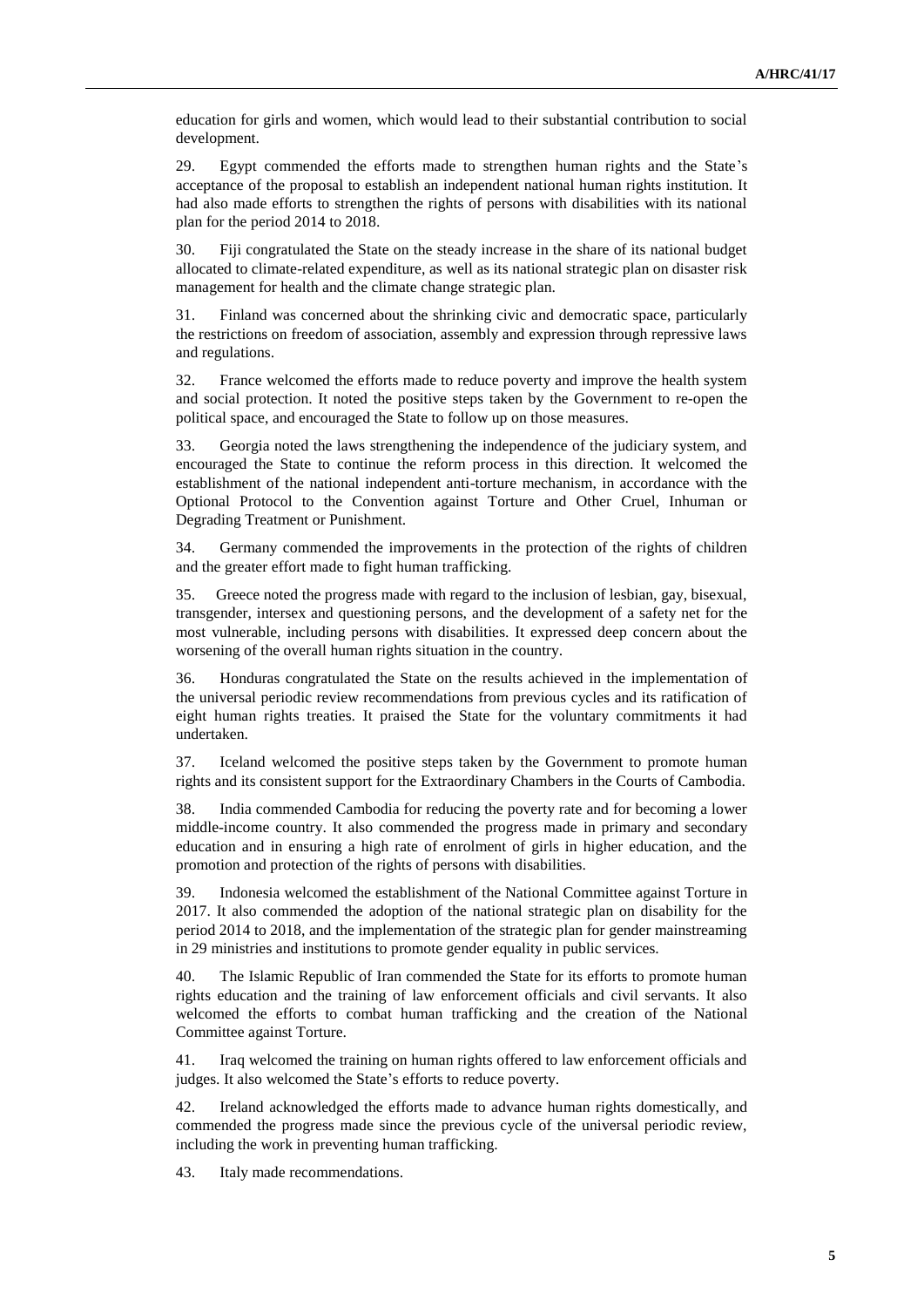44. Japan welcomed the extension of the memorandum of understanding with OHCHR, and looked forward to concrete actions on further steps to strengthen democracy and the political space. It expected that Cambodia would strengthen control over entities involved in dispatching workers overseas.

45. The Lao People's Democratic Republic commended the efforts made to eliminate discrimination against women and to promote gender equality. It also welcomed the progress made in the education sector.

46. Latvia noted the visits made by the Special Rapporteur on the situation of human rights in Cambodia, and that Cambodia had accepted visit requests by the Special Rapporteur on the rights of persons with disabilities and the Independent Expert on protection against violence and discrimination based on sexual orientation and gender identity.

47. Lithuania acknowledged the efforts made to improve the human rights situation, and urged Cambodia to consolidate its actions in addressing persisting serious human rights challenges.

48. Malaysia was pleased with the efforts made to promote socioeconomic development. It also noted the progress made in improving access to health-care services, highlighting that, under the health strategic plan for 2016–2020, everyone, including those living in rural areas, would be able to obtain quality health-care services.

49. Maldives recognized the adoption of the health strategic plan for 2016–2020 and the national policy framework for social protection for 2016–2025, and the national anti-torture mechanisms.

50. Mexico appreciated the establishment of the National Committee against Torture and of a department for the legal protection of women in the Ministry of Women's Affairs.

51. Montenegro welcomed the efforts to strengthen the protection of children's rights, particularly street children and orphans. It urged the Government to investigate all cases of sexual exploitation of children and to convict offenders.

52. Myanmar commended the successful implementation of the recommendations, and was encouraged by the significant developments in poverty reduction, the promotion of gender equality and equity, and of education and health care.

53. Nepal praised the reduction of poverty and the improvement in living standards, which would have a beneficial impact on the realization of human rights.

54. The Netherlands commended the commitment to inclusive instruction on sexual orientation issues and sexual education. It remained concerned about increasing restrictions on civil society and the media.

55. New Zealand commended the release of some political prisoners in September 2018. It continued to be concerned about the political situation.

56. Norway welcomed the State's participation in the universal periodic review, yet remained concerned about democratic developments, including the recent elections.

57. Pakistan noted with appreciation the significant efforts made to eliminate discrimination against women and to promote gender equality and equity through development and implementation of various laws, policies, action plans and programmes.

58. The Philippines acknowledged the Government's plan to adapt the Sustainable Development Goals to the local context, and commended the efforts made to promote human rights awareness through education and training.

59. Portugal welcomed the steps taken to fulfil the right to health.

60. The Republic of Korea was encouraged by the actions and measures taken to protect the rights of women and children, labourers and persons with disabilities, and commended the State for its efforts to realize the Sustainable Development Goals.

61. The Republic of Moldova welcomed the measures taken to prevent gender-based violence against women and the improvement in women's access to the justice system.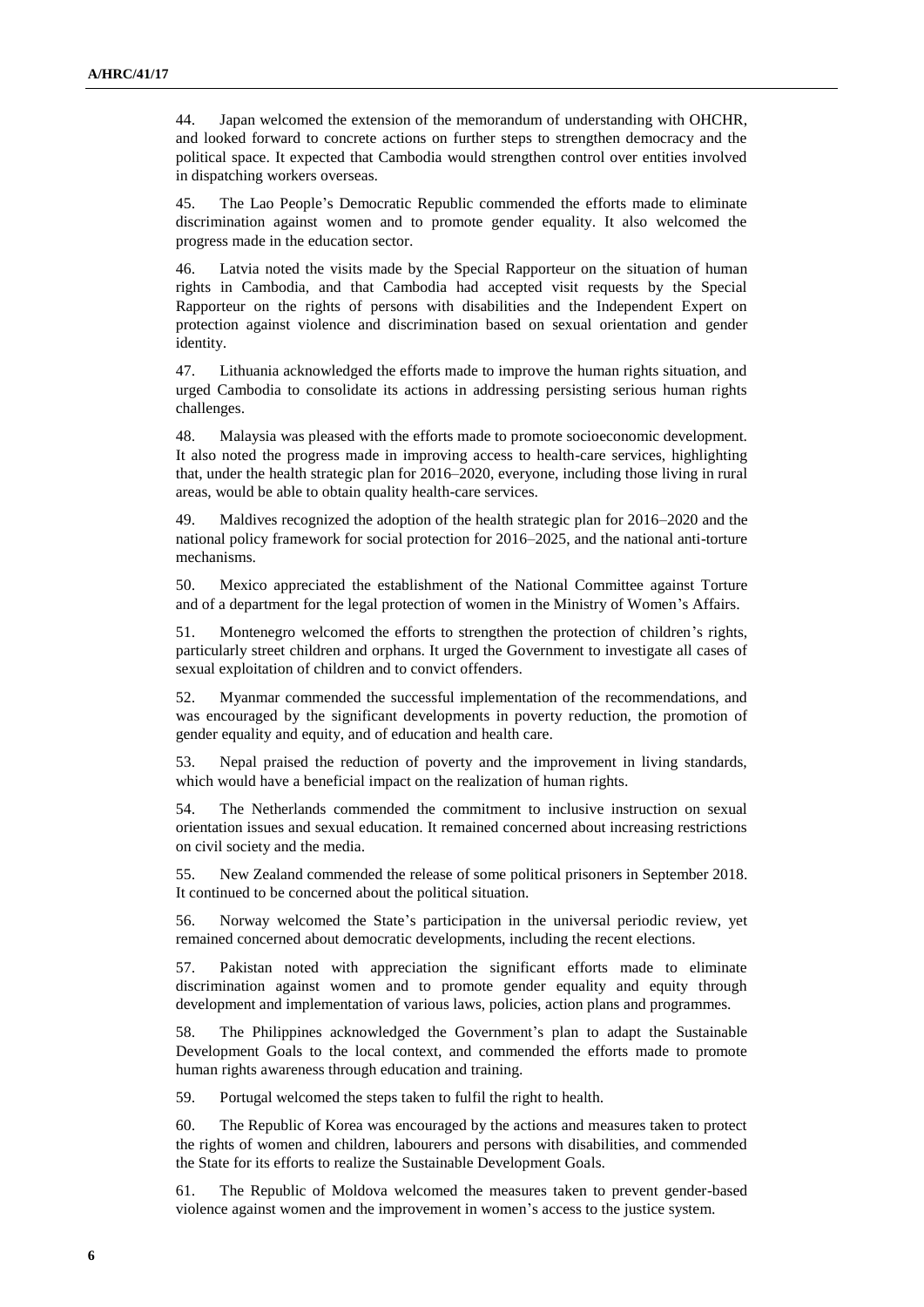62. The Russian Federation welcomed the efforts made to combat extreme poverty, to provide for sustainable development and to improve access to health and education. It noted the steps taken by the Government to protect women and children from domestic violence.

63. Senegal welcomed the efforts made to strengthen the rule of law, in particular by providing for the independence of the judicial system, as attested to by the holding of orderly and fair trials upholding the rights of parties.

64. Serbia commended the efforts made to improve the human rights situation of women and children.

65. Singapore commended Cambodia for having significantly reduced the poverty rate and for having improved access to health-care services, as seen in the significant decline in child mortality rates and in HIV prevalence in the adult population.

66. Slovenia welcomed the steps taken by the Government to eliminate discrimination against women and to promote gender equality. It encouraged the Government to prosecute the perpetrators of such violence. It was concerned about the harassment and intimidation of journalists, human rights defenders and trade union workers.

67. Spain was concerned about the situation of stateless persons in Cambodia.

68. Sweden acknowledged the steps taken by Cambodia to strengthen the full enjoyment of human rights by lesbian, gay, bisexual, transgender and intersex persons. It was concerned about the negative developments in political rights and the use of the judiciary to restrict human rights, contributing to fear, intimidation and self-censorship.

69. Switzerland was deeply concerned at the deterioration in civil and political rights, including the restrictions on the freedom of expression and civil society and the dissolution of the main opposition party before the 2018 elections.

70. Thailand commended the efforts made in poverty reduction and development in all dimensions, which had lifted the economic status of Cambodia to the status of lower middle-income country in 2015.

71. Togo welcomed the remarkable progress made in implementing the recommendations made at the previous review cycle. It noted with satisfaction the improvement in economic and social rights in particular, and in the rights to health to social protection, and the increase in the minimum wage.

72. Tunisia welcomed the legislation adopted since the previous review cycle in support of the human rights legislative and institutional framework, particularly the national mechanism against torture and the protection of persons with disabilities, children in difficulty and helpless children.

73. Turkey commended the State's engagement with the Special Rapporteur on the situation of human rights in Cambodia and its closeness to achieving the Sustainable Development Goals. It welcomed the freedom enjoyed by non-governmental organizations under Cambodian law, the formation of the Supreme Consultative Council and the amended law on political parties.

74. Ukraine acknowledged the ratification of core human rights instruments. It was concerned about the undermining of the judiciary and about legislation restricting civil and political rights. It encouraged the State to strengthen cooperation with the special procedures and to establish an effective national human rights institution.

75. The United Kingdom of Great Britain and Northern Ireland was concerned by the shrinking of democratic space, as seen in the dissolution of the Cambodia National Rescue Party, the imprisonment of Kem Sokha, and the national election in July 2018, which lacked legitimacy. It encouraged the State to accept a visit from the Special Rapporteur on contemporary forms of slavery, including its causes and consequences.

76. The United States of America remained gravely concerned about the suppression of the political opposition, independent media and civil society, and the undue restrictions on workers' rights to freedom of association and peaceful assembly, resulting in the elections of July 2018, which were neither genuinely free nor fair.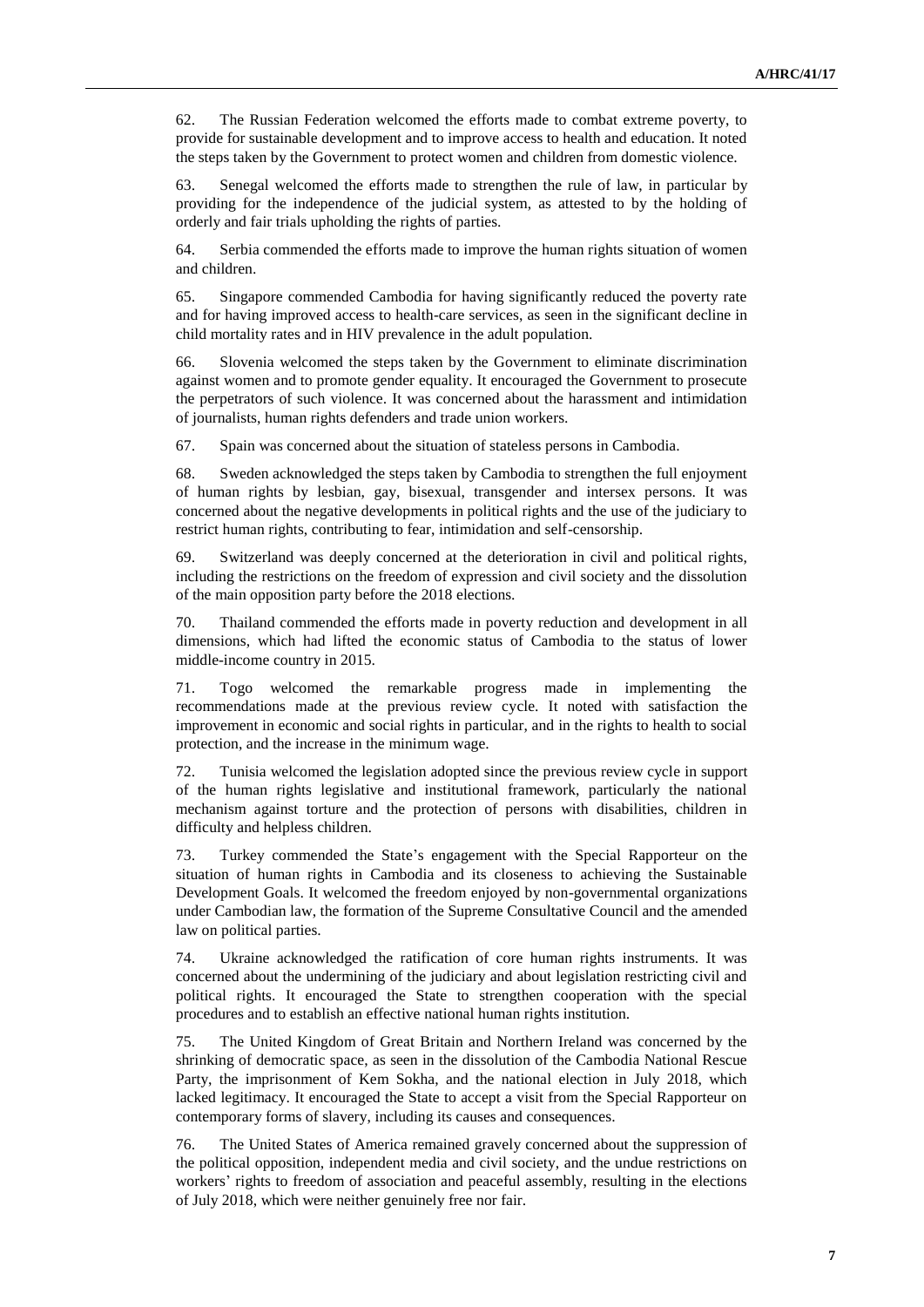77. Uruguay commended the measures taken to eliminate child labour and violence against women and girls. It urged the State to continue action to prevent violence and sexual abuse, including rape, and to promote effective complaints mechanisms and physical and psychological care for victims.

78. The Bolivarian Republic of Venezuela noted the sustained economic growth and reduction in poverty. It also noted the strategic health plan for 2016–2020, the law on the eradication of trafficking in persons and sexual exploitation, universal primary education and the progress made in establishing a national human rights institution in accordance with the Paris Principles.

79. The delegation of Cambodia pointed out that the Cambodian Human Rights Committee was a central body that had been established to coordinate with other ministries and stakeholders when compiling reports for the treaty bodies and to monitor the implementation of recommendation made by those treaty bodies and the special procedures. The Government had issued a subdecree on 18 December 2017 establishing an interministerial working group, comprising all relevant governmental agencies for better coordination when preparing reports.

80. The Ministry of Information had led and collaborated with the Embassy of Sweden and the United Nations Educational, Scientific and Cultural Organization on the drafting of a law on access to information. The drafting process had been undertaken through the establishment of a joint technical working group consisting of State institutions, United Nations agencies, civil society organizations, professional media experts, academia, researchers and development partners. The Government was committed to completing the draft law on the right of access to information together with other two important laws: the cybercrime law and the amendment to the law on the press.

81. The Government had a plan to promote gender equality and sexuality education in order to eliminate discrimination and gender-based violence, including by mainstreaming gender equality into the policy framework and the national development plan, reducing the gender gap in education, promoting vocational training and women's entrepreneurship initiatives, combating domestic violence and the sexual abuse of women and children, uplifting social morality, women's dignity and the Cambodian family, improving legal services for women and children and implementing the social protection policy framework for 2016–2025.

82. Even though there was no policy or legal framework governing the rights of the lesbian, gay, bisexual and transgender community, the Government had taken action to eliminate discrimination against that community by organizing public awareness campaigns, disseminated via the media and in the context of formal and informal education. While civil law still did not recognize the legitimacy of homosexual marriage and registration, it did not actually criminalize such marriage and practices. Homosexual marriage was in fact very common in Cambodian society, in traditional and cultural practices. Approximately 1,000 same-sex couple had already married with a traditional party and ceremony.

83. National reconciliation was subject to a genuine commitment by all parties concerned to prioritize national interest, without taking orders from foreign powers. The current actions taken by Cambodia against Kem Sokha and institutions that had committed treason and conspiracy were the only legitimate way to protect peace and democracy under the rule of law. Acts of treason, espionage and conspiracy with a foreign power that advocated the overthrow of a legitimate Government were subject to severe punishment under the law of all countries, and Cambodia was no exception. The State regretted, however, that the only legitimate action possible for a sovereign State had been politicized under the banner of "human rights and democracy" because of the geopolitical interests of other States.

84. Cambodia was a paradise for non-governmental organizations. With a total population of only 15 million people, Cambodia, surprisingly, was home to almost 6,000 registered local and international associations and non-governmental organizations and more than 4,000 trade unions, proportionally impressive when compared with other countries in the region. Since the introduction of the law on associations and nongovernmental organizations, 509 local associations and 400 local non-governmental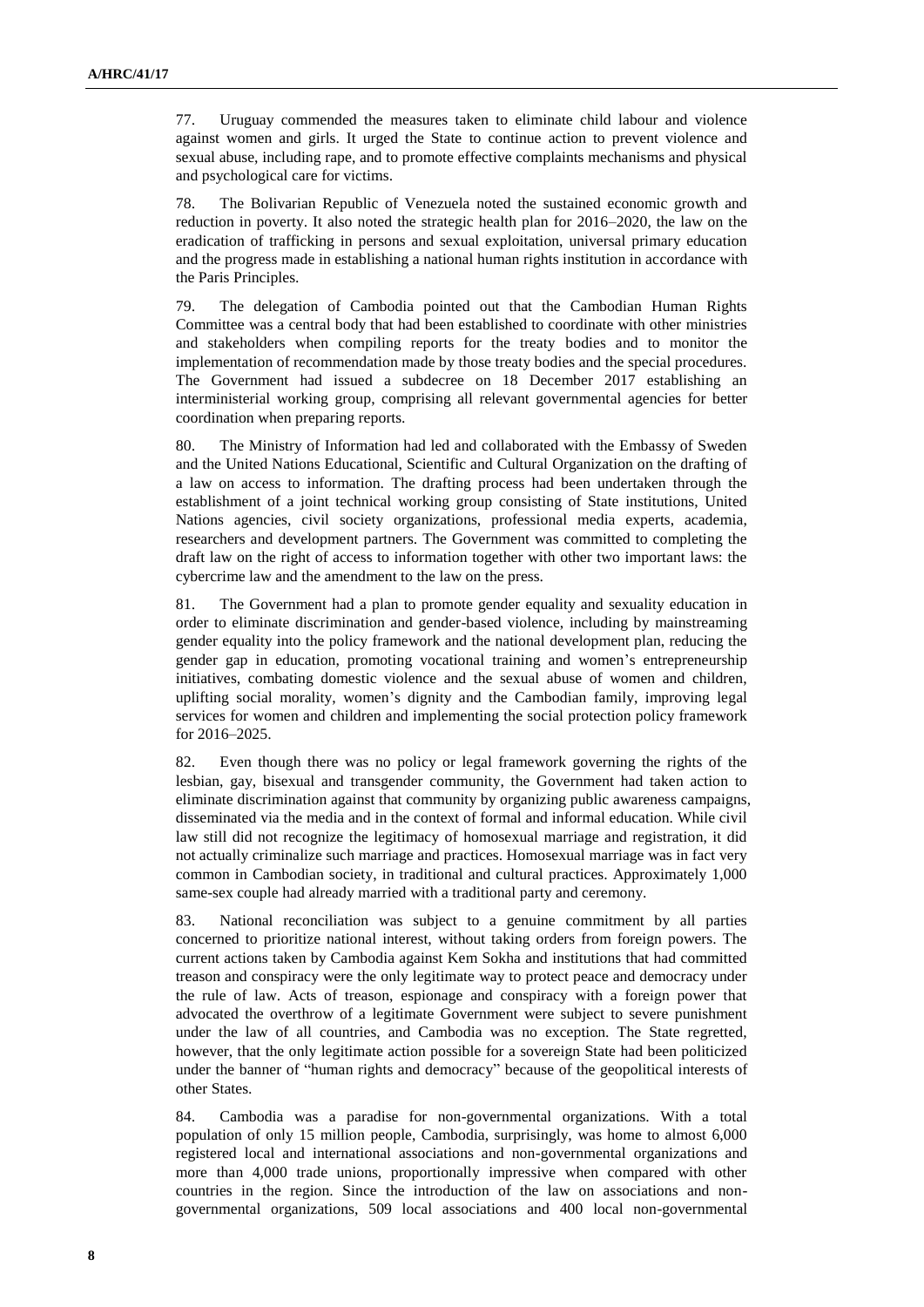organizations had been registered with the Ministry of the Interior as at the end of November 2018. Such a large number of civil society organizations was clear and convincing evidence of the open space available for civil society. Unfortunately, a number of the organizations, behind the veil of supposedly humanitarian or development activities, were in fact deeply engaged in political activities funded by foreign institutions and Governments. Cambodia appreciated the genuine and honest contribution of social, environmental and human rights workers to the development of the country. However, no one was above the law, and offenders would be subject to the full force of the law, including those who used and exploited the rights agenda for political purposes.

85. Cambodia also referred to several positive points raised by the Special Rapporteur on the situation of human rights in Cambodia in her end of mission statement of 8 November 2018. She had welcomed the recent creation of a government working group, under the leadership of the Ministry of the Interior, to consult regularly with civil society. She had also welcomed the new directive No. 040 of 31 October 2018 issued by the Ministry of the Interior to subnational authorities on 31 October 2018, repealing the requirement for advance notice of three days.

86. Cambodia had ratified eight out of the nine core international human rights instruments. The Government had also been studying different factors in order to determine the appropriate time and conditions for Cambodia to accede to or ratify other international treaties.

87. Viet Nam welcomed the continued commitment and efforts made to protect and promote human rights, especially the rights of vulnerable groups. It commended the State's achievements in recent years, including poverty reduction, gender equality, universal primary education and access to health-care services.

88. Yemen welcomed the enactment by the Government of several human rights laws, including the law on the organization of courts, the special law on the status of judges and prosecutors, and the law on the Supreme Judicial Council. It also welcomed the achievements in the field of public services, development and poverty reduction.

89. Algeria noted with satisfaction the establishment of a national mechanism for the prevention of torture and the adoption of laws aimed at protecting the rights of persons with disabilities and children against degrading treatment, forced labour and sexual violence. Algeria encouraged Cambodia to continue its judicial reforms.

90. Argentina commended Cambodia for having established the National Committee against Torture as its national preventive mechanism.

91. Australia welcomed the national action plan to prevent violence against women. It remained concerned about the constrained democratic space and the restrictions on freedom of peaceful assembly and association.

92. Austria recognized the efforts made to settle outstanding claims in the land sector. It was seriously concerned about the deteriorating situation with regard to the rule of law. It was also concerned about the impartiality of the judiciary.

93. Azerbaijan welcomed the improvements in the health sector, including the adoption of the health strategic plan for 2016–2020. It also welcomed the fact that poverty had declined and that cooperation had been strengthened with partners for the implementation of programmes aimed at rural development and poverty reduction.

94. Belgium welcomed the State's cooperation with the Special Rapporteur on the situation of human rights in Cambodia. It was concerned about the shrinking space for civil society and the lack of judicial independence.

95. Benin welcomed the efforts made to promote and protect human rights following the State's second review, in particular its ratification of several international treaties.

96. Bhutan noted with appreciation the judicial reforms undertaken, particularly the adoption of legislation on the judiciary, and the organization and functioning of the Supreme Council of Magistracy. Bhutan also noted the measures taken to educate and train civil servants and law enforcement agencies on human rights.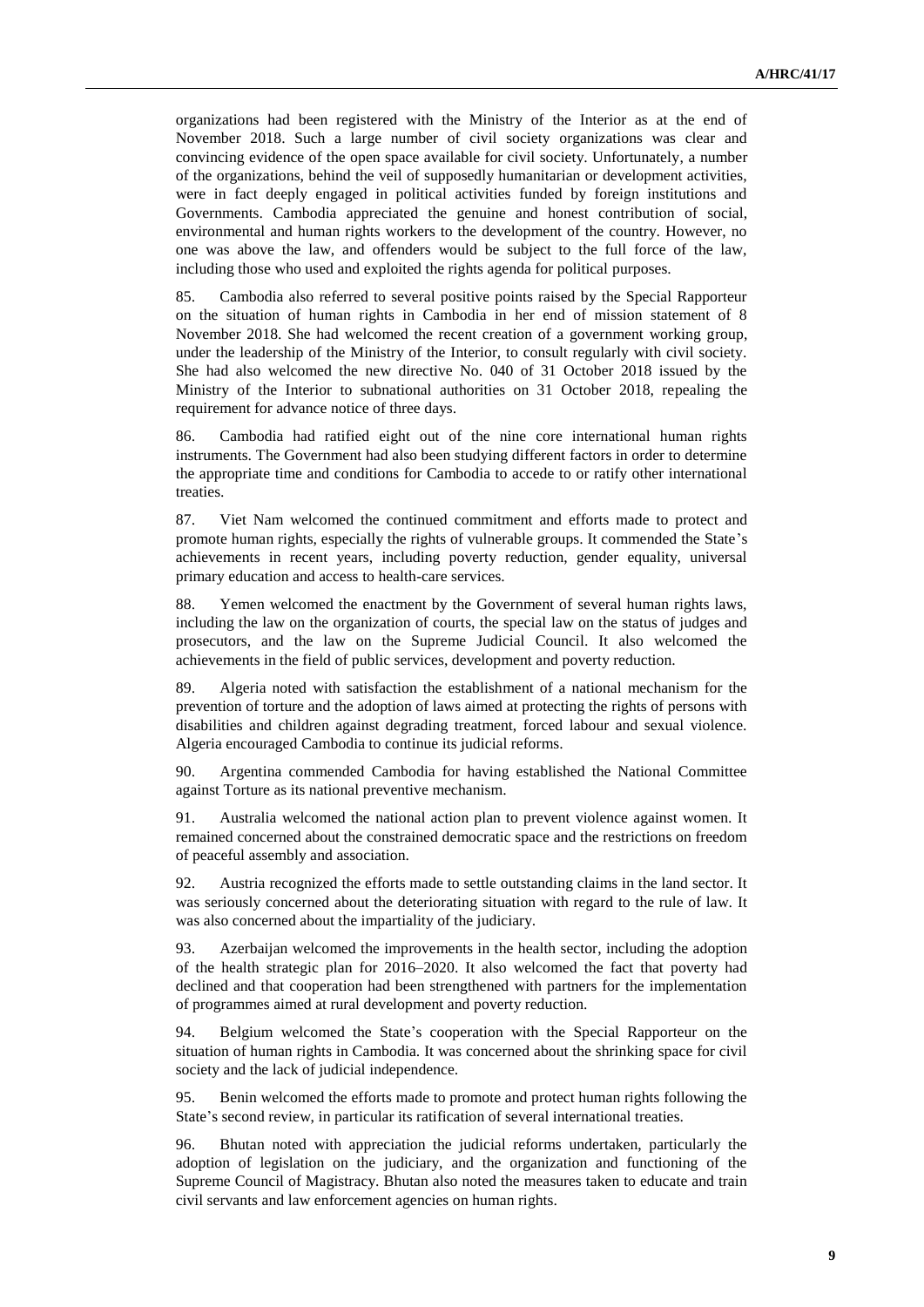97. The Plurinational State of Bolivia commended the State's determination to promote human rights, as demonstrated by its ratification of eight core international human rights instruments.

98. Brazil called upon Cambodia to continue to investigate all cases of past human rights violations and to protect the full independence of the Extraordinary Chambers in the Courts of Cambodia. It welcomed the State's ratification of international treaties and expressed support for its efforts to advance the social protection of workers.

99. Brunei Darussalam welcomed the efforts made with regard to the rights of persons with disabilities, including the national strategic plan on disability, and the progress on the national plan against child labour, which included training for the relevant national committee and the reform of the inspection mechanism.

100. Canada remained concerned by the restrictions imposed on civil society, the media and political opposition, exacerbated by the undemocratic elections held in 2018. Canada closely follows the implementation of recently announced reforms to expand political space. It would continue to call upon the Government to organize free and fair elections and to restore freedom of expression and political participation.

101. Chile recognized the efforts made to promote and protect human rights, especially the establishment of the national committee to combat torture and other cruel, inhuman and degrading treatment, and the progress made in the reform of the judicial system.

102. The delegation of Cambodia stated that the Cambodian Human Rights Committee had cooperated with civil society organizations in the preparation of the draft law on the establishment of a national human rights institution, which had been initiated by a civil society working group and discussed with the Committee. The draft law had not been finalized. The Committee would continue to work with stakeholders, in particular with OHCHR Cambodia, to ensure that the draft law was in line with the Paris Principles and international standards.

103. No journalist had been killed for political reasons since 2000. The Government condemned all attacks on the freedom of the press when media personnel acted in accordance with the law. Not all incidents were politically motivated; sometimes journalists disregarded safety regulations or lacked a code of ethics in their activities. Freedom of the press was guaranteed under the Constitution and regulated by the law on the press. Moreover, in an effort to promote freedom of expression, Cambodia had even removed imprisonment as a penalty for defamation from the Criminal Code, and provided a guarantee that no individual would be imprisoned for expressing his or her opinion.

With respect to the electoral process in 2018 and the amendment to the law on political parties, the amendment had been based on a principle entrenched in the Constitution. The amended law applied indiscriminately to all political parties. Nothing in the amended law threatened the multiparty system set up by the Constitution. As in all democratic countries, the amended law was aimed at preventing abuse and acts not in accordance with fundamental democratic principles, such as incitation to racial hatred, defamation and the destruction of the social fabric of the nation.

The Permanent Representative to the United Nations Office at Geneva stressed that some delegates had prioritized civil and political rights over economic, social and cultural rights when addressing Cambodian issues. These two fundamental groups of rights should not be treated differently. The economic growth witnessed in Cambodia as a result of hardearned peace under the policies of the Prime Minister had been underestimated, while a few insignificant shortcomings had been exaggerated. For Cambodia, peace was a prerequisite for development that the Government had to defend, whatever the price, to uphold the people's prosperity and rights, particularly economic and social rights.

106. Cambodia did not ignore other rights and freedoms. The concerns raised should be considered on the basis of mutual respect. The universal periodic review was not a forum for political propaganda benefiting one group or one political party at the expense of the others. Human rights should not be politicized. They should be applied in a fair and impartial manner.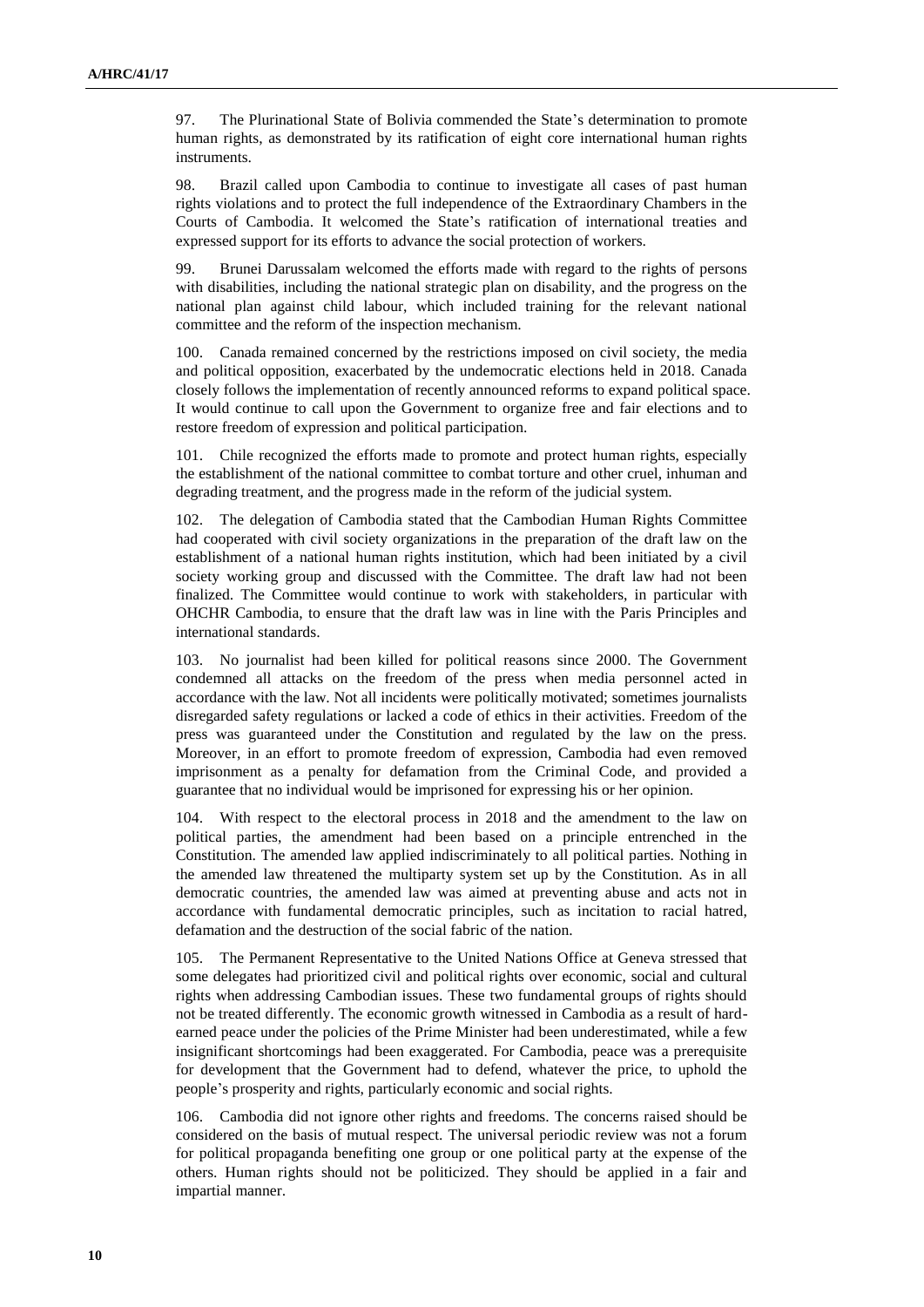107. Cambodia was emerging from war; after having directly suffered its devastating effects, it was keen to support peace endeavours around the world, because without peace there could be no human rights. Cambodia could indeed become the first post-conflict country in the history of the United Nations to go from recipient State of peacekeeping operation forces to a State dispatching them.

108. With regard to sociocultural rights, Cambodia had demonstrated commendable achievements thanks to the ongoing support of the international community and partner States.

109. Cambodia remained committed to strengthening cooperation and constructive partnerships with all United Nations human rights mechanisms and stakeholders in order to further consolidate the promotion and protection of human rights in the country.

## **III. Conclusions and/or recommendations**<sup>1</sup>

110. **The following recommendations will be examined by Cambodia, which will provide responses in due time, but no later than the forty-first session of the Human Rights Council:**

110.1 **Comply with obligations under the International Covenant on Civil and Political Rights in the formulation, implementation and revision of policy and legislation (Ukraine);**

110.2 **Consider acceding to international human rights instruments to which it is not yet a party (Honduras);**

110.3 **Continue exploring possibilities to extend its international commitments by ratifying the Optional Protocols to the International Covenant on Civil and Political Rights, as previously recommended (Latvia);**

110.4 **Accede to the Optional Protocols to the International Covenant on Civil and Political Rights (Costa Rica);**

110.5 **Accede to the Second Optional Protocol to the International Covenant on Civil and Political Rights, aiming at the abolition of the death penalty (Colombia); Ratify the Optional Protocol to the International Covenant on Civil and Political Rights, aiming at the abolition of the death penalty (Belgium) (Montenegro) (Ukraine);**

110.6 **Ratify the Second Optional Protocol to the International Covenant on Civil and Political Rights, aiming at the abolition of the death penalty, and take measures for the abolition of the death penalty (Mexico);**

110.7 **Accede to the Optional Protocol to the International Covenant on Civil and Political Rights (Benin);**

110.8 **Consider ratifying the International Convention on the Rights of All Migrant Workers and Members of Their Families (Philippines);**

110.9 **Consider ratifying the International Convention on the Protection of the Rights of All Migrant Workers and Members of Their Families (Egypt);**

110.10 **Accede to the 1954 Convention relating to the Status of Stateless Persons and to the 1961 Convention on the Reduction of Statelessness (Benin);**

 $<sup>1</sup>$  The present section, pursuant to consultations with the troika and the State under review and</sup> verification with all recommending States, following consultations with the President and the Bureau of the Human Rights Council, who were informed in writing on the matter on 5 February 2019, includes 30 recommendations that were, due to a technical error, omitted from the set of recommendations previously circulated to the members of the Working Group and States participating in the review.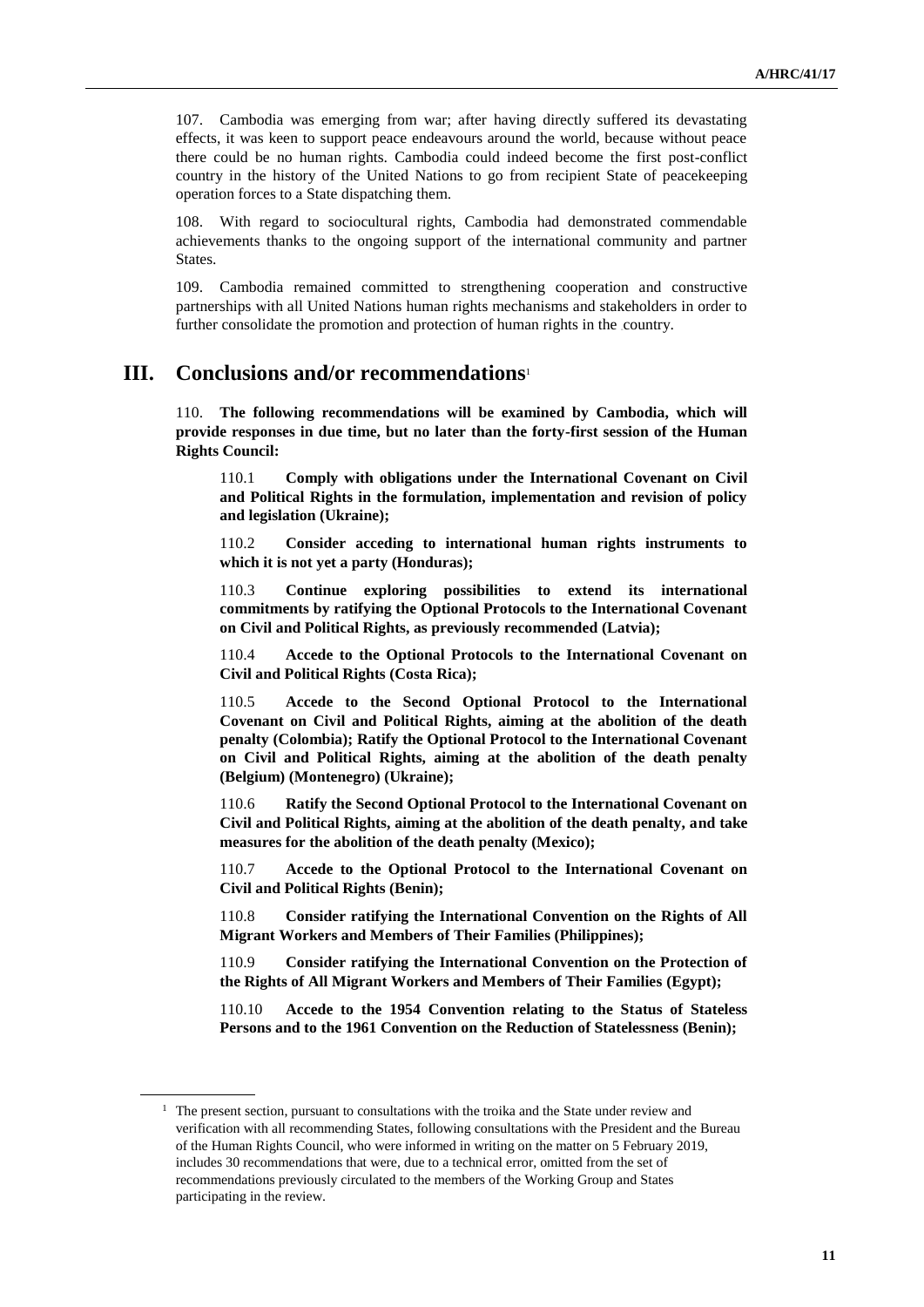110.11 **Issue a standing invitation to United Nations special procedures, and cooperate constructively with the Special Rapporteur on the situation of human rights in Cambodia and with OHCHR (Germany);**

110.12 **Amend the law on associations and non-governmental organizations to bring it into line with the State's obligations under the International Covenant on Civil and Political Rights (Greece);**

110.13 **Accept visit requests from special procedure mandate holders (Honduras);**

110.14 **Implement fully the recommendations made in the latest report of the Special Rapporteur on the situation of human rights in Cambodia, including the addendum thereto (A/HRC/39/73/Add.1) (New Zealand);**

110.15 **Issue a standing invitation to all special procedures, and engage constructively with OHCHR and the special procedures (Croatia);**

110.16 **Issue a standing invitation to all special procedures (Ukraine);**

110.17 **Strengthen cooperation with the special procedures, and issue and implement a standing invitation to all special procedures before the next cycle of the universal periodic review (Czechia);**

110.18 **Strengthen cooperation with the special procedures of the Human Rights Council by responding positively to pending visit requests by special procedure mandate holders, and consider extending a standing invitation to all special procedure mandate holders, as previously recommended (Latvia);**

110.19 **Engage constructively with all special procedures (Italy);**

110.20 **Complete land reform to facilitate access to and use and development of land for individuals and small and medium-sized enterprises (Senegal);**

110.21 **Take measures to simplify the allocation of community land concessions to indigenous peoples (Togo);**

110.22 **Implement a coherent resettlement policy and simplified process for granting communal land titles, consulting communities, civil society and indigenous groups (United Kingdom of Great Britain and Northern Ireland);**

110.23 **Ensure that all pending lands disputes, evictions and relocations are settled in a fair, transparent, negotiated and adequately compensated manner (Austria);**

110.24 **Take the necessary measures to re-establish an environment respectful of the rights of the civil society, in particular by revising the law on associations and non-governmental organizations (France);**

110.25 **In consultation with affected stakeholders and civil society, amend the law on political parties and the law on associations and non-governmental organizations to bring them into line with international human rights obligations (Germany);**

110.26 **Align laws, such as the law on associations and non-governmental organizations, the trade union law, the law on political parties and the telecommunications law, with international obligations (Iceland);**

110.27 **Amend the law on political parties, the trade union Law and the law on associations and non-governmental organizations to bring them into line with the State's international human rights obligations, in consultation with affected stakeholders and civil society (New Zealand);**

110.28 **Protect non-governmental organizations and associations, and ensure that the administrative provisions of the law on associations and nongovernmental organizations are not used to close down, suspend or otherwise negatively affect non-governmental organizations and associations (Slovenia);**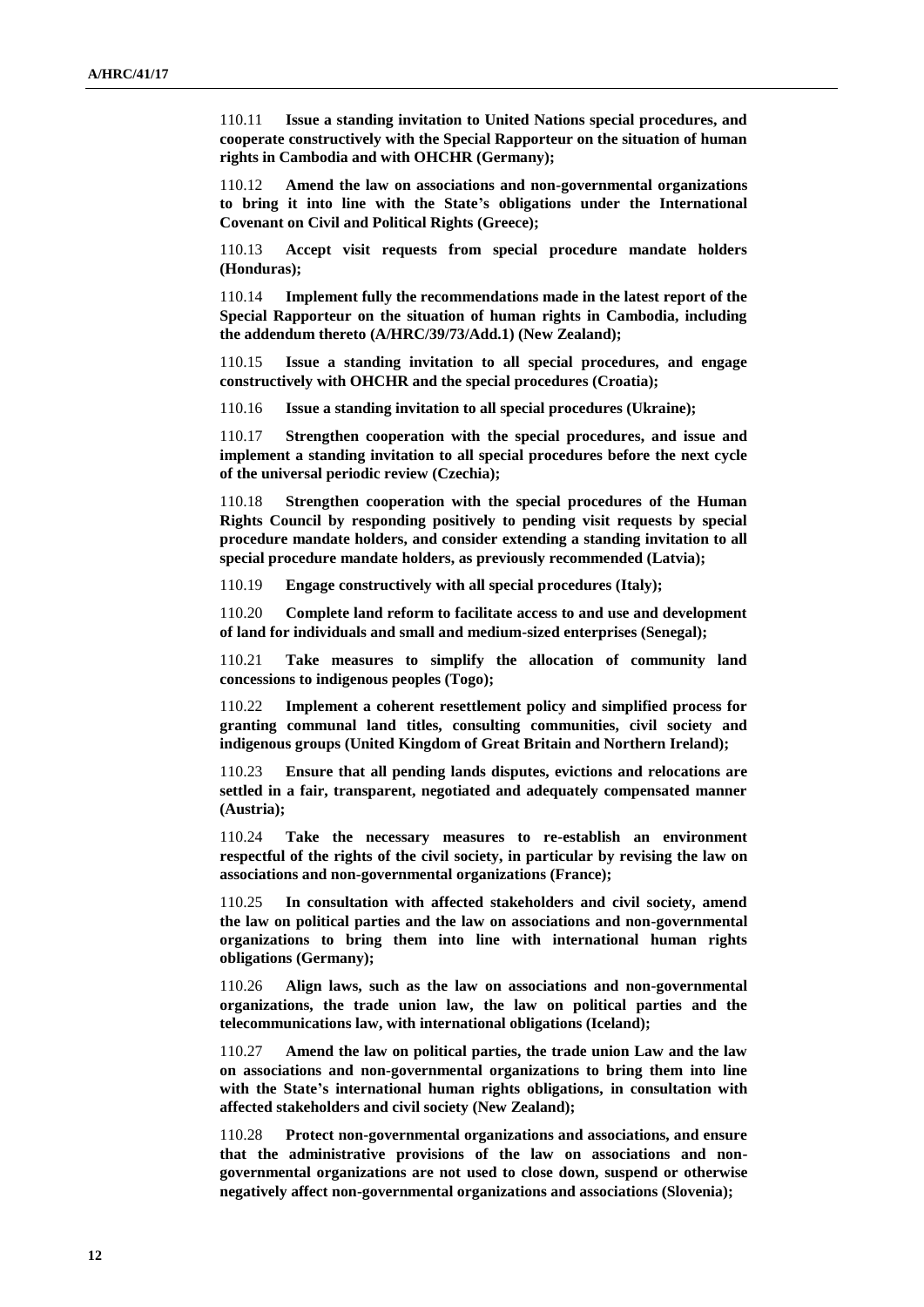110.29 **Revise the Penal Code as well as other laws, including the law on associations and non-governmental organizations, the future trade union law and the telecommunications law, in order to bring them into compliance with international human rights standards (Czechia);**

110.30 **Repeal the two sets of amendments to the law on political parties, passed in 2017, and review the law on associations and non-governmental organizations and the trade union law to ensure that all three laws are consistent with the State's obligations under the International Covenant on Civil and Political Rights (Australia);**

110.31 **Revise or repeal recent legal acts potentially subject to restrictive or arbitrary interpretation, including the law on political parties and the election laws, the law on associations and non-governmental organizations and the interministerial proclamation of May 2018 on social media, in order to bring them into conformity with international human rights law and standards (Austria);**

110.32 **Effectively establish a working group on land conflicts under the aegis of the Ministry of Land Management, Urban Planning and Construction, with the participation of civil society and the European Union (France);**

110.33 **Establish a national review committee for the international treaties ratified by Cambodia with the participation of ILO (France);**

110.34 **Accelerate procedures for the adoption of the draft law on the establishment of a national human rights institution in accordance with the Paris Principles (Georgia); Accelerate the drafting of a law to establish a national human rights institution in line with the Paris principles (Togo);**

110.35 **Speed up the establishment of a national human rights institution in line with the Paris Principles (Algeria) (Costa Rica); Step up efforts to establish a national human rights institution in accordance with the Paris Principles (Chile);**

110.36 **Establish an independent national human rights institution in accordance with the Paris Principles (Australia) (Mexico);**

110.37 **Continue efforts for the establishment of a national human rights institution in accordance with the Paris Principles (Nepal);**

110.38 **Continue efforts to commence work on a national human rights institution in accordance with the Paris Principles (Iraq);**

110.39 **Continue to strengthen efforts to establishing a national human rights institution in accordance with the Paris Principles (Indonesia);**

110.40 **Continue to implement recommendations accepted at the universal periodic review held in 2014, in particular the establishment of a national human rights institution for the promotion and protection of human rights, equipped with sufficient resources (Spain);**

110.41 **Expedite the process finalizing the law on the establishment of a national human rights institution in accordance with the Paris Principles (Thailand);**

110.42 **Maintain ongoing efforts to set up a national human rights mechanism in line with the Paris Principles (Tunisia);**

110.43 **Finalize, in an expedited manner, the procedures for the establishment of a national human rights institution in line with the Paris Principles (Ukraine);**

110.44 **Pursue its effort to finalize the law on a national human rights commission, and activate the role of that commission (Yemen);**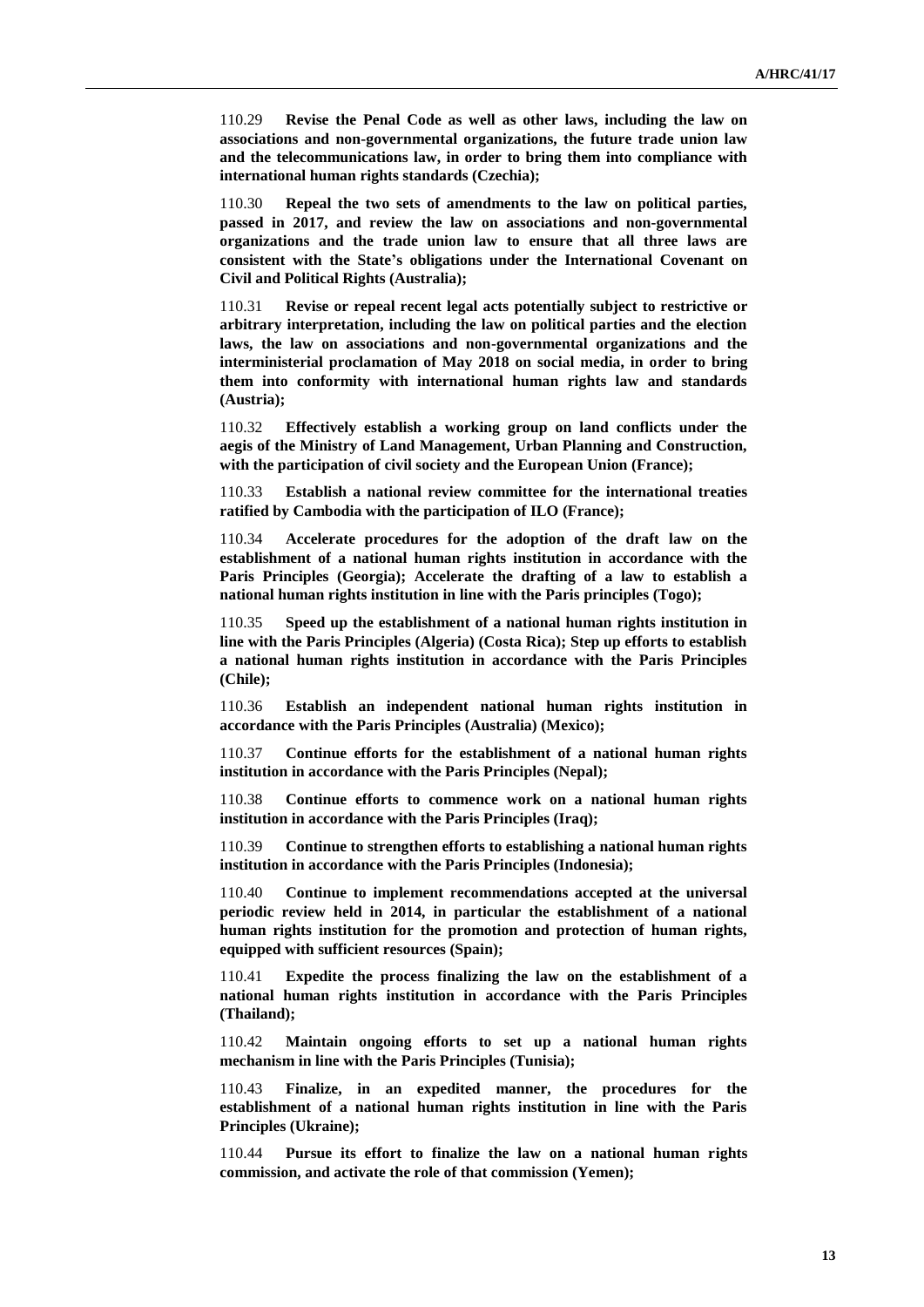110.45 **Introduce an anti-discrimination law that guarantees and explicitly prohibits all kinds of discrimination, including on the basis of sexual orientation, gender identity or sex characteristics (Iceland);**

110.46 **Introduce a gender recognition law (Iceland);**

110.47 **Amend the Constitution to ensure marriage equality for same-sex couples (Iceland);**

110.48 **Step up efforts to fight discrimination against ethnic and racial minorities, and develop a national plan of action against racial discrimination (Togo);**

110.49 **Strengthen the land policy approved in 2015, which established that gender equality and equity between men and women should be ensured in the land registration process (Plurinational State of Bolivia);**

110.50 **Adopt, in consultation with civil society organizations, comprehensive legislation and policies against discrimination and violence based on sexual orientation or gender identity, and guarantee their implementation through all public entities, in particular in the education, health and labour sectors (Mexico);**

110.51 **Amend article 45 of the Constitution so as to enable legal marriage equality with a view to pursuing full and equal treatment of lesbian, gay, bisexual, transgender and intersex persons in all areas (Netherlands);**

Introduce new legislation that guarantees equality and explicitly **prohibits discrimination against lesbian, gay, bisexual, transgender and intersex persons (Sweden);**

110.53 **Adopt effective measures to combat and punish discrimination and violence motivated by sexual orientation or gender identity (Uruguay);**

110.54 **Introduce, by the end of 2023, an anti-discrimination law that guarantees equality and explicitly prohibits discrimination of all kinds, including on the basis of religion, sexual orientation, gender identity and expression or sex characteristics (Australia);**

110.55 **Amend article 45 of the Constitution to allow same-sex couples to marry (Canada);**

110.56 **Continue to strengthen social policies in favour of the people, with special emphasis on the most vulnerable sectors (Bolivarian Republic of Venezuela);**

110.57 **Continue to maintain social stability and to promote sustainable economic and social development to improve peoples' living standards and further reduce the poverty rate (China);**

110.58 **Continue ongoing mechanisms for ensuring poverty reduction (India);**

110.59 **Continue to take measures ensuring poverty eradication and access to health and education services (Pakistan);**

110.60 **Continue efforts to combat poverty by applying measures that would make the country's evident economic development benefit all strata of society (Serbia);**

110.61 **Increase its efforts to fulfil the economic and social rights of the people, particularly through sustained economic growth and social inclusion (Islamic Republic of Iran);**

110.62 **Continue implementing policies to promote economic growth and implement wide-ranging programmes to alleviate poverty (Malaysia);**

110.63 **Continue efforts to advance in the eradication of poverty, in particular in rural zones (Cuba);**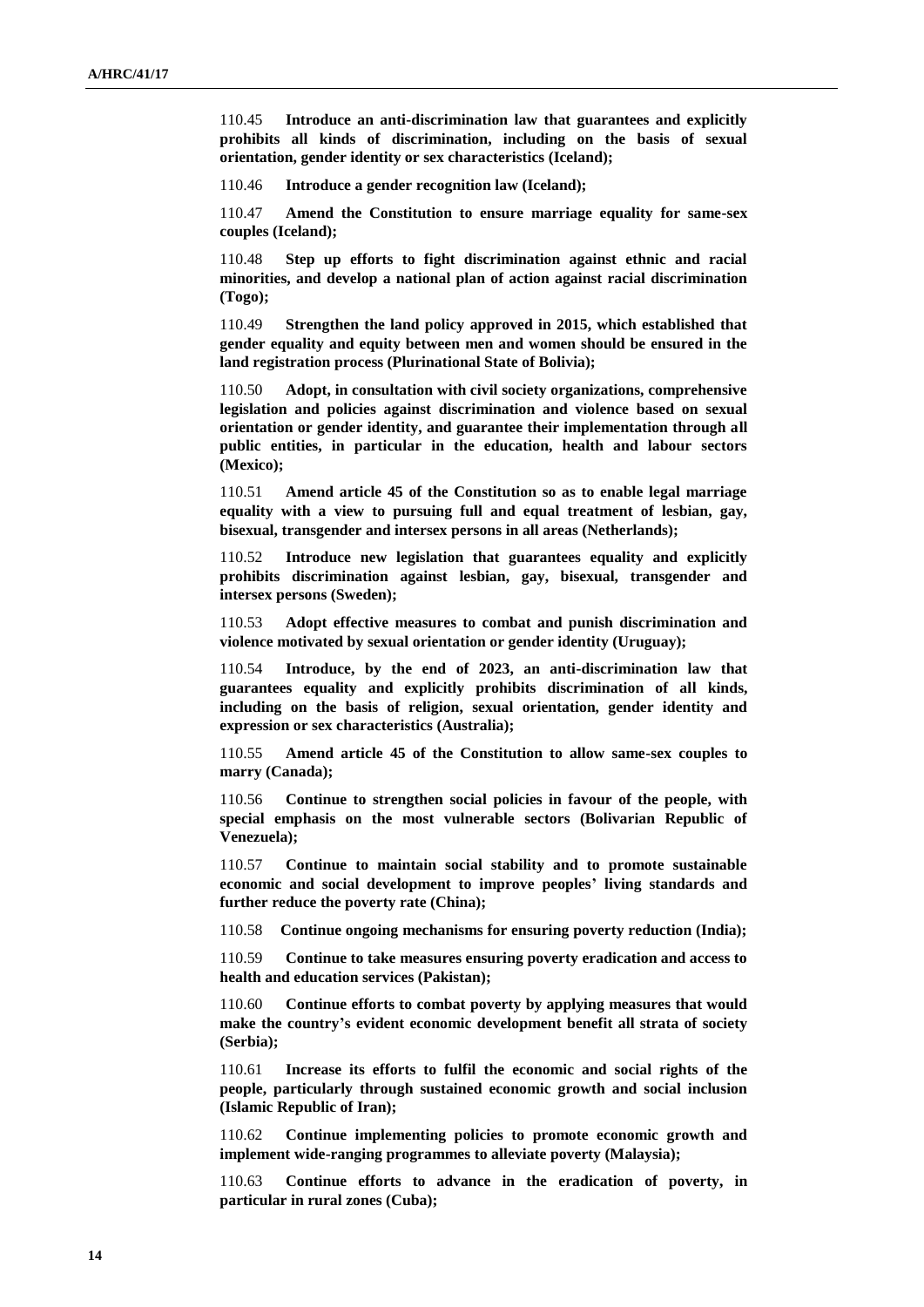110.64 **Take further measures to sustain and reinforce progress made in poverty reduction (Viet Nam);**

110.65 **Further continue strengthening and expanding good cooperation with partners for the effective implementation of programmes aimed at rural development and poverty reduction (Azerbaijan);**

110.66 **Continue its efforts to meet Goal 3 of the Sustainable Development Goals (Azerbaijan);**

110.67 **Make greater efforts to reduce poverty and achieve the Sustainable Development Goals (Bhutan);**

110.68 **Continue to effectively address the special vulnerabilities, views and needs of women, children, persons with disabilities and local and marginalized communities when implementing its national strategic plans on disaster risk management, on health and on climate change (Fiji);**

110.69 **Intensify efforts to combat human trafficking (Iraq);**

110.70 **Intensify efforts to combat trafficking in persons, including women and children (Georgia);**

110.71 **Reinforce measures aimed at preventing and combating human trafficking (Honduras);**

110.72 **Continue to effectively implement the law on the suppression of trafficking in persons and sexual exploitation (Philippines);**

110.73 **Fortify efforts to effectively implement the law on the suppression of trafficking in persons and sexual exploitation to better prevent and address human trafficking (Indonesia);**

110.74 **Pursue efforts to combat trafficking in persons (Tunisia);**

110.75 **Improve and expand identification and protection procedures for victims of human trafficking, forced labour and bonded labour, and ensure adequate access to support services and sheltered accommodation (United Kingdom of Great Britain and Northern Ireland);**

110.76 **Continue to increase actions in the fight against trafficking in persons, especially women and children, and reinforce measures to detect, prevent and punish this crime (Bolivarian Republic of Venezuela);**

110.77 **Intensify and coordinate the efforts of the Royal Government to combat human trafficking and prosecute traffickers (Algeria);**

110.78 **Immediately and unconditionally reinstate the rights of members of the political opposition and release all persons who have been arbitrarily detained, including Kem Sokha (United States of America);**

110.79 **Amend laws and regulations, including the law on telecommunications and the interministerial** *prakas* **on publication controls of website and social media processing via the Internet, that effectively limit freedom of expression, and end all forms of interference in and surveillance of media channels and online speech (Finland);**

110.80 **Take the necessary measures to allow members of the opposition to participate in Cambodian political life (France);**

110.81 **Guarantee freedom of expression for all citizens and journalists, including on the Internet, by revising the latest constitutional amendment and the interministerial instruction of May 2018 allowing surveillance of Internet contents (France);**

110.82 **Bring the Criminal Code into line with article 19 of the International Covenant on Civil and Political Rights by repealing or amending articles on**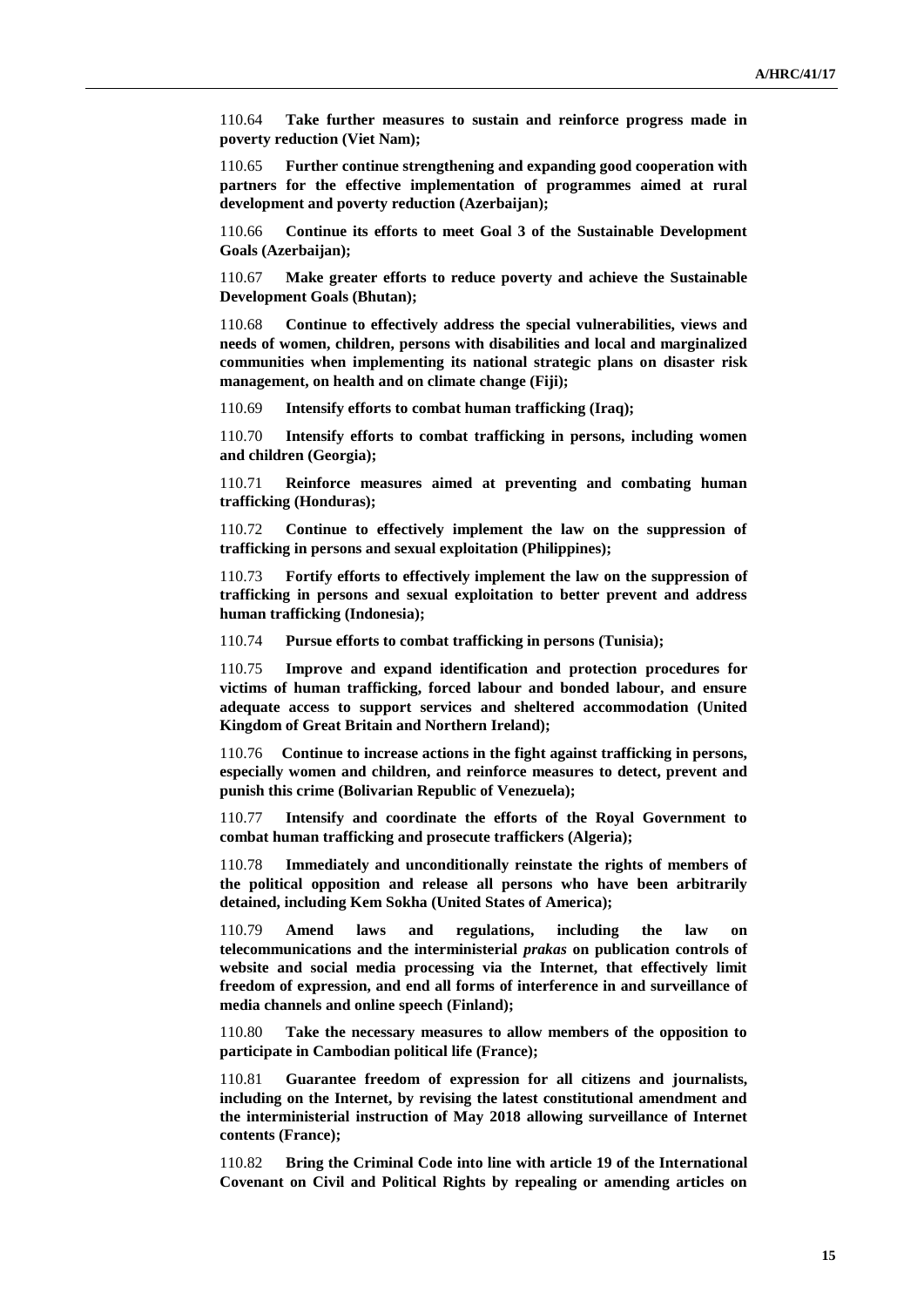**insulting the king, defamation, insults, incitement, unlawful coercion of judicial authorities and the discrediting of judicial decisions (Germany);**

110.83 **Ensure freedom of expression on the Internet by revoking interministerial decree No. 170 on "publication controls of websites and social media processing via the Internet" (Germany);**

110.84 **Repeal the provisions of the Criminal Code that can be used to restrict freedom of expression, assembly and association, and decriminalize offences such as defamation (Iceland);**

110.85 **Take all measures to protect and support journalists, human rights defenders, trade union workers, land and environmental activists and other civil society actors, and members of the political opposition (Iceland);**

110.86 **Adopt measures aimed at ensuring freedom of expression and the enjoyment of civil and political rights by the population (Colombia);**

110.87 **Create the conditions necessary to allow all individuals to enjoy their fundamental rights, particularly freedom of expression, association and peaceful assembly (Costa Rica);**

110.88 **Restore democratic and political space, ensuring participation for political parties, civil society and independent media (Norway);**

110.89 **Release immediately from custody any individual detained for their peaceful exercise of freedom of expression and assembly, and drop all criminal charges against these individuals (Norway);**

110.90 **Continue efforts to make democratic space more inclusive (Republic of Korea);**

110.91 **Create conditions conducive to free political debate and competition with a view to rebuilding a democracy in which the media and civil society, including human rights defenders, can freely carry out their work without interference or hindrance, as recommended by Ireland during the previous cycle, and in particular to ensure that their work is not hindered by restrictions on freedom of assembly and expression, either online or offline (Ireland);**

110.92 **Reform the Criminal Code to ensure that freedom of expression, assembly and association are guaranteed, in addition to the protection of human rights defenders, and ensure the latter can go about their work without fear of intimidation (Spain);**

110.93 **Protect the rights of human rights defenders, and bring laws, regulations and policies on freedom of expression, association and assembly into accordance with the State's international obligations (Italy);**

110.94 **Revise recent enactments and revisions of legislation that violate the rights to freedom of expression and association, including the vague and broad grounds for preventing publication on the Internet in the proclamation on publication controls of websites and social media (Sweden);**

110.95 **Ensure that all citizens may fully enjoy their rights to freedom of expression and peaceful assembly and association (Switzerland);**

110.96 **Amend the law on telecommunications, and adopt the law on access to information in line with international standards of the right to the freedom of expression and the right to privacy (Switzerland);**

110.97 **Reverse the forced closure of media outlets, repeal provisions of the Criminal Code that criminalize defamation and restrict freedom of expression and assembly, and remove, without conditions, the ban on the 118 former members of the Cambodia National Rescue Party from engaging in political activities (United Kingdom of Great Britain and Northern Ireland);**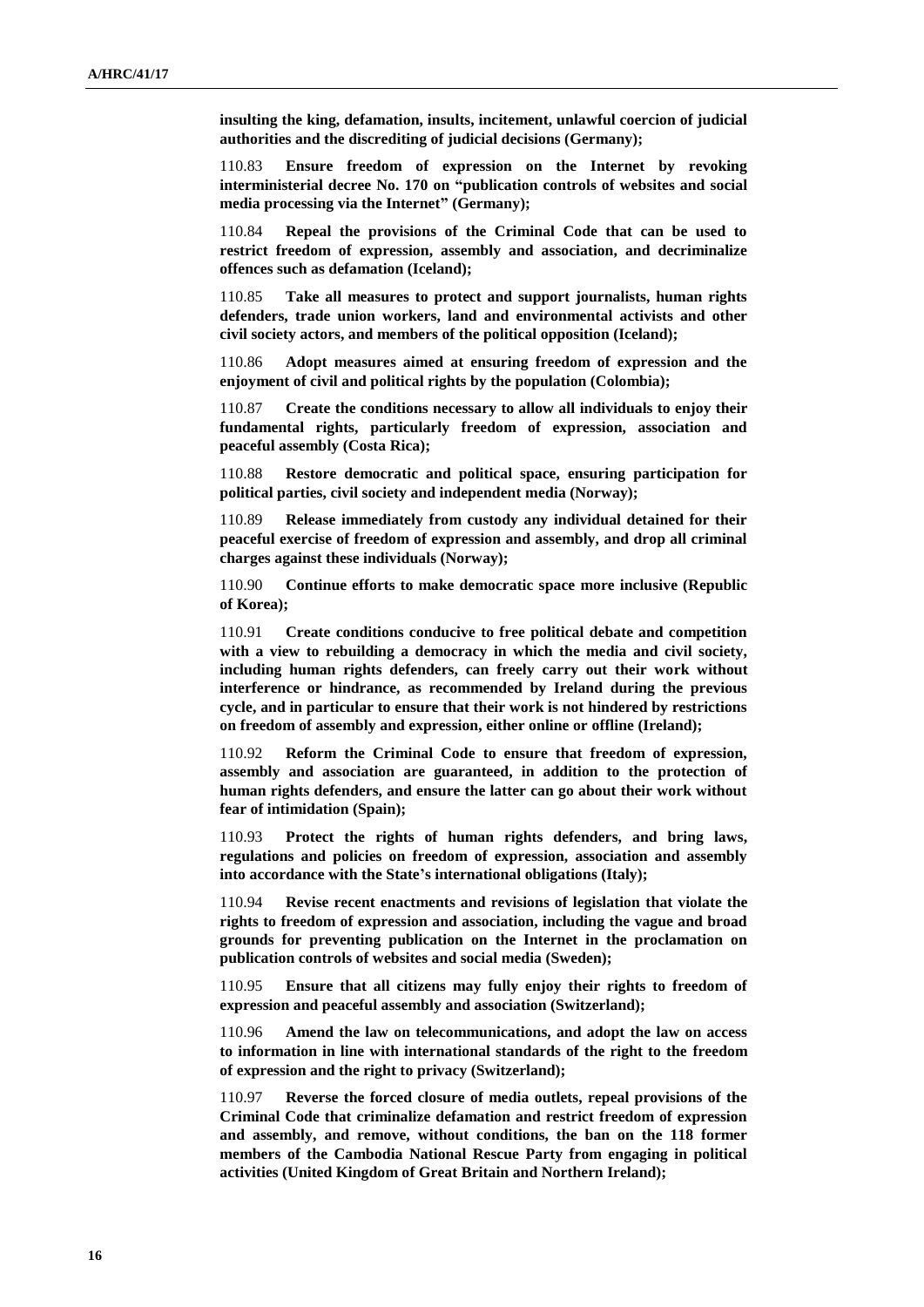110.98 **Immediately remove all undue restrictions on civil society and independent media, including by withdrawing the interministerial decision known as prakas No. 170 on digital expression (United States of America);**

110.99 **Take all measures necessary to ensure a safe environment to guarantee the full enjoyment of freedom of expression of journalists and of the general population, and investigate and sanction all forms of violence against them (Argentina);**

110.100 **Consider repealing legislation that permits the dissolution of political parties and a ban on political leaders without due process (Brazil);**

110.101 **Take measures to protect the freedom of expression online and offline, as well as freedom of association and assembly (Brazil);**

110.102 **Strengthen democratic participation by guaranteeing the independence of the media and establishing a safe and enabling environment for civil society and trade unions, and by fostering the full participation of opposition parties in the next communal, senatorial and legislative elections (Canada);**

110.103 **Promote dialogue among political actors, freedom and the rights of the people and the democratic process, in order to unite the people towards development; in this process, ensure an environment in which the rights of all political actors, civil society, the media and others are respected and their activities are not constrained (Japan);**

110.104 **Re-establish the opposition party, namely the Cambodian National Rescue Party, and reinstate its members (Canada);**

110.105 **Bring laws, regulations and policies on the freedom of expression, association and public assembly into compliance with the International Covenant on Civil and Political Rights (Denmark);**

110.106 **Redouble efforts to protect freedom of opinion and expression, both online and offline, to ensure and promote a safe environment for journalists, human rights defenders and the political opposition, and effectively and thoroughly investigate all attacks against them (Lithuania);**

110.107 **Take the measures necessary to ensure that the right to freedom of assembly and association is not hindered by arbitrary restrictions and/or excessive use of force (Lithuania);**

110.108 **Revoke trade union registration and reporting requirements that result in the restriction of freedom of association, assembly and expression (Greece);**

110.109 **Cease all kinds of harassment of and arbitrary interference with the political opposition, human rights defenders and labour activists, and amend laws and regulations effectively used to limit freedom of association and assembly, such as certain provisions in the law on political parties, the law on associations and non-governmental organizations and the law on trade unions (Finland);**

110.110 **Ensure a free civic space, allowing human rights defenders and journalists to freely express themselves both offline and online, without fear of harassment or reprisal, and refrain from prosecuting persons for exercising their fundamental rights under the Criminal Code and the law on telecommunications (Netherlands);**

110.111 **Release immediately and unconditionally all remaining political prisoners and opponents, and drop all charges against them, including the full release of opposition leader Kem Sokha (New Zealand);**

110.112 **End harassment and arbitrary arrests of human rights defenders, members of the political opposition, activists and journalists (Croatia);**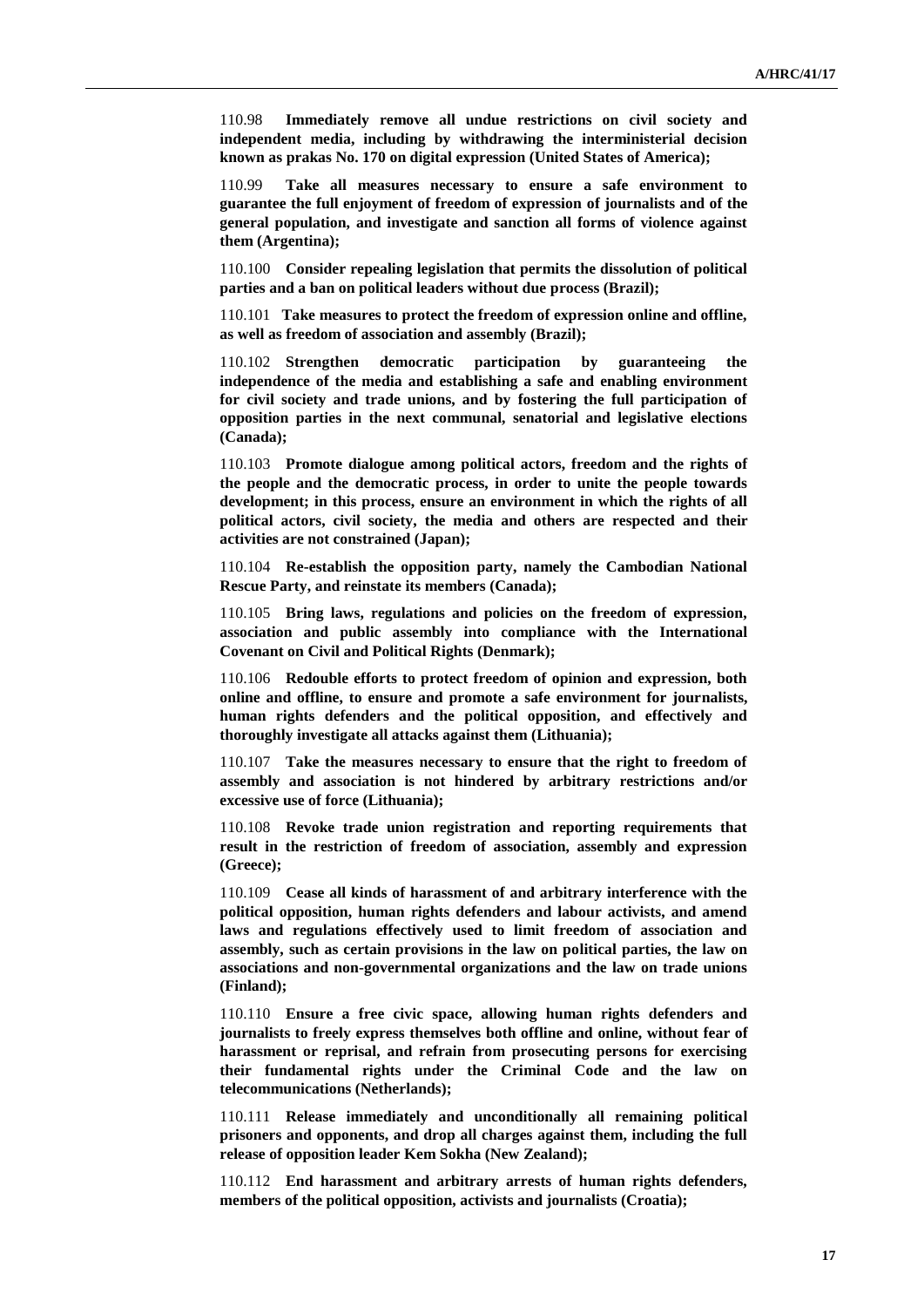110.113 **Protect journalists, human rights defenders, members of the political opposition and trade union workers from harassment, arbitrary arrest and physical attacks, and investigate and prosecute the perpetrators of such attacks (Slovenia);**

110.114 **Step up efforts to prevent the harassment of human rights defenders, journalists, trade union workers, protesters, land and other civil society actors, and protect their rights (Czechia);**

110.115 **Adopt the measures necessary to guarantee the rights of those who work to protect and promote human rights, in particular human rights defenders, and investigate and punish those responsible for threats and violence against them and their families (Argentina);**

110.116 **Adopt the measures necessary to protect the rights of human rights defenders, trade unionists and journalists (Chile);**

110.117 **Create an enabling environment for free and pluralistic media, including by ceasing judicial harassment against journalists and abuse of tax regulations to harass media outlets and associations (Greece);**

110.118 **Continue to implement measures to strengthen the independence of both the judiciary and the media (Italy);**

110.119 **Cease excessive power of the executive branch to influence the work of judges and prosecutors by amending the law on organization of courts, the law on the statue of judges and prosecutors and the law on the organization and functioning of the Supreme Council of the Magistracy (Germany);**

110.120 **Establish regional appeals courts in accordance with the law on the organization of courts, and ensure their proper operationalization by 2023 (Greece);**

110.121 **Complete the process of judicial reform, safeguarding the independence and impartiality of the court system, court personnel and judges, in accordance with international standards (Norway);**

110.122 **Take all steps necessary to strengthen the rule of law and to guarantee full judicial independence, consistent with international human rights standards (Lithuania);**

110.123 **Adhere to international standards on the independence of institutions, notably the judiciary and the national election commission, to ensure that electoral processes are free, fair and transparent (Ireland);**

110.124 **Further advance judiciary reforms and establish an independent justice system that is trusted and utilized by the people; to this end, make maximum use of the Extraordinary Chambers in the Courts of Cambodia as a model (Japan);**

110.125 **Strengthen the independence and functioning of the judiciary, in particular by repealing or significantly amending the law on the organization of courts, the law on the statute of judges and prosecutors and the law on the organization and functioning of the Supreme Council of the Magistracy (Austria);**

110.126 **Take all necessary steps towards a substantive reduction in the time spent by persons in pretrial detention (Austria);**

110.127 **Amend the laws on the organization of courts, the statute of judges and prosecutors and the organization and functioning of the Supreme Council of the Magistracy to guarantee and protect the independence of the judiciary (Belgium);**

110.128 **Continue its considerable efforts to promote and protect human rights through a concrete commitment to good governance, transparency, public participation in decision-making processes and access to justice (Turkey);**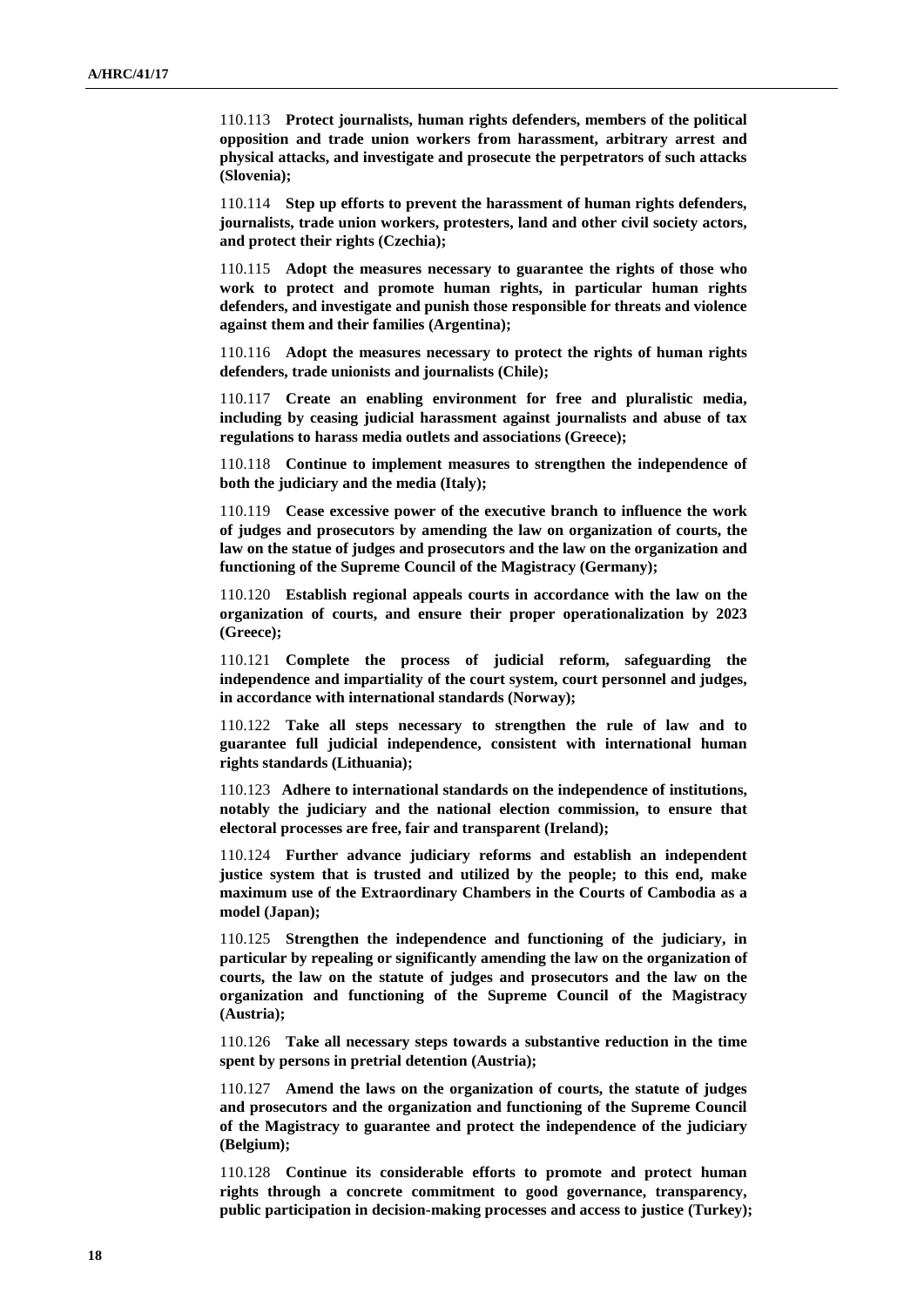110.129 **Take further steps to fight corruption by strengthening accountability and institutional capacity (Bhutan);**

110.130 **Step up efforts in land matters, including through the effective and transparent implementation of measures to tackle land evictions, and provide the victims of land grabbing, particularly indigenous people, with fair compensation (Italy);**

110.131 **Guarantee that the victims of the land grab are fairly heard and, where appropriate, receive fair compensation and non-discriminatory access to justice (Switzerland);**

110.132 **Overcome obstacles to access to justice for women victims of violence (Iraq);**

110.133 **Ensure accountability for human rights violations through independent investigations and the prosecution of perpetrators (Ukraine);**

110.134 **Implement a reparation mechanism for the victims of genocide (Switzerland);**

110.135 **Strengthen efforts to guarantee birth registration for all persons born in Cambodia, including for minorities and populations difficult to reach, such as border communities (Mexico);**

110.136 **Adopt all measures necessary to ensure that all those born in Cambodia may acquire Cambodian nationality and that they have access to identity papers (Spain);**

110.137 **Create the conditions for genuine, multiparty democracy in the country and for free and fair elections to be held (Greece);**

110.138 **Continue its efforts in the area of electoral reform (Bhutan);**

110.139 **Continue to work to hold pluralistic electoral processes (Chile);**

110.140 **Take steps to promote access to free education and health-care services, especially in rural areas (Pakistan);**

110.141 **Step up efforts to ensure the social and economic rights of citizens of the country (Russian Federation);**

110.142 **Implement actions to continue improving the quality and access to health-care and education services with equity (Cuba);**

110.143 **Take further measures to narrow the development gap and improve access to education and health-care services, especially for people in rural areas, to ensure that no one is left behind (Thailand);**

110.144 **Continue efforts aimed at enhancing social and economic development, and make education available to all citizens (Egypt);**

110.145 **Take further steps to provide access to education for all by increasing equitable education services to all children and youth in both formal and informal education systems (Indonesia);**

110.146 **Continue to upgrade the quality and efficiency of education services in all general vocational and skill training schools (Lao People's Democratic Republic);**

110.147 **Continue measures that extend the domain of social and health care (Serbia);**

110.148 **Protect the rights of peasants and other persons working in rural areas, including by ensuring that they are adequately compensated in cases of resettlement (Portugal);**

110.149 **Adopt measures to prevent the unlawful eviction of Cambodians from their lands, and use mechanisms based on accountability and**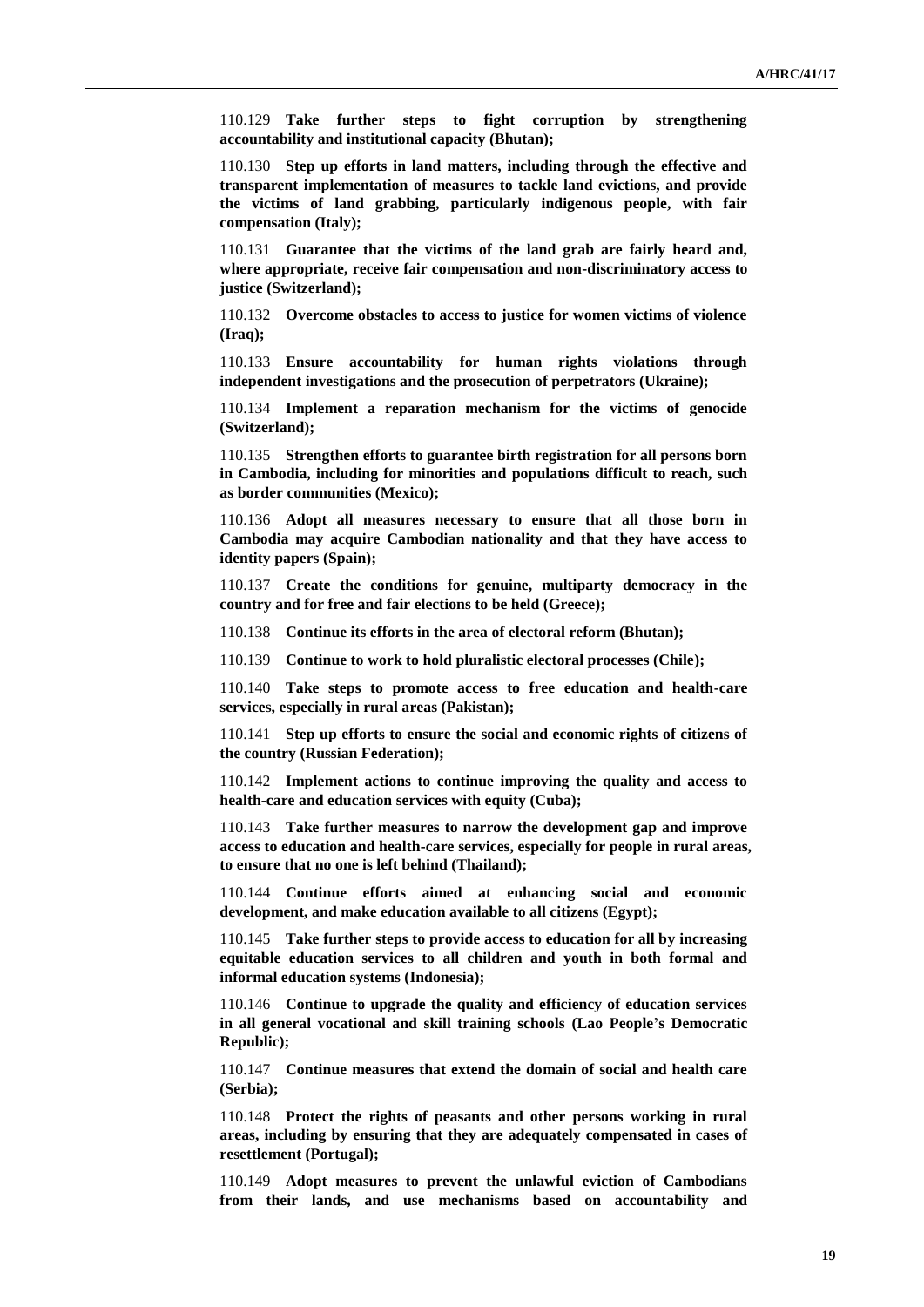**transparency to settle land disputes in an equitable and expeditious fashion, as urged by the Human Rights Council in its resolution 36/32, adopted by consensus (Canada);**

110.150 **Continue positive initiatives to facilitate the supply of clean water to poor citizens (Plurinational State of Bolivia);**

110.151 **Ensure that the trade union rights of workers are guaranteed in line with the relevant ILO Convention and that unions may register unhindered and represent their members (Sweden);**

110.152 **As previously committed to by the Government following the State's second review, simplify and reform registration procedures for unions and other civil society organizations (United States of America);**

110.153 **Amend the law on trade unions, in consultation with workers, labour advocates and other stakeholders, to bring it into full compliance with ILO Conventions Nos. 87 and 98 (Belgium);**

110.154 **Continue ongoing policies and programmes to ensure quality health care for all (India);**

110.155 **Pursue the health strategic plan for 2016–2020 of the Ministry of Health of Cambodia in order to ensure that citizens obtain full-fledged healthcare services (Myanmar);**

110.156 **Adopt a public health and human rights approach to the world drug problem, including the decriminalization of drug consumption and the provision of harm reduction services (Portugal);**

110.157 **Continue to invest in improving its public health infrastructure, in particular in rural areas, to ensure the effective implementation of its health strategic plan for 2016–2020 (Singapore);**

110.158 **Continue its efforts to improve its health-care infrastructure in general, and to ensure easier access to the public health system, and maternal services for women in particular (Islamic Republic of Iran);**

110.159 **Sustain efforts to curb tuberculosis, and ensure that relevant policies aimed at the total eradication of tuberculosis are fully implemented (Malaysia);**

110.160 **Fully implement the relevant policy and share good practices for combating tuberculosis and HIV/AIDS (Democratic People's Republic of Korea);**

110.161 **Continue to vigorously develop education so as to better guarantee the right of people to education (China);**

110.162 **Continue ongoing measures to promote education for all (India);**

110.163 **Continue the implementation of relevant laws to ensure that all citizens have access to free primary and secondary education in public schools, and that all citizens can receive schooling for at least nine years (Myanmar);**

110.164 **Continue efforts to ensure the provision of equitable education services to all children through both the formal and informal education systems (Pakistan);**

110.165 **Continue efforts to ensure universal and free basic education with inclusive measures, in particular for vulnerable groups (Republic of Korea);**

110.166 **Build up human and financial resources to ensure school enrolment for all at the primary and secondary levels (Senegal);**

110.167 **Invest in the training of teachers to ensure their skills and knowledge remain current, and to enhance the quality of their instruction (Singapore);**

110.168 **Keep up efforts to ensure the right to inclusive, free and mandatory primary education (Tunisia);**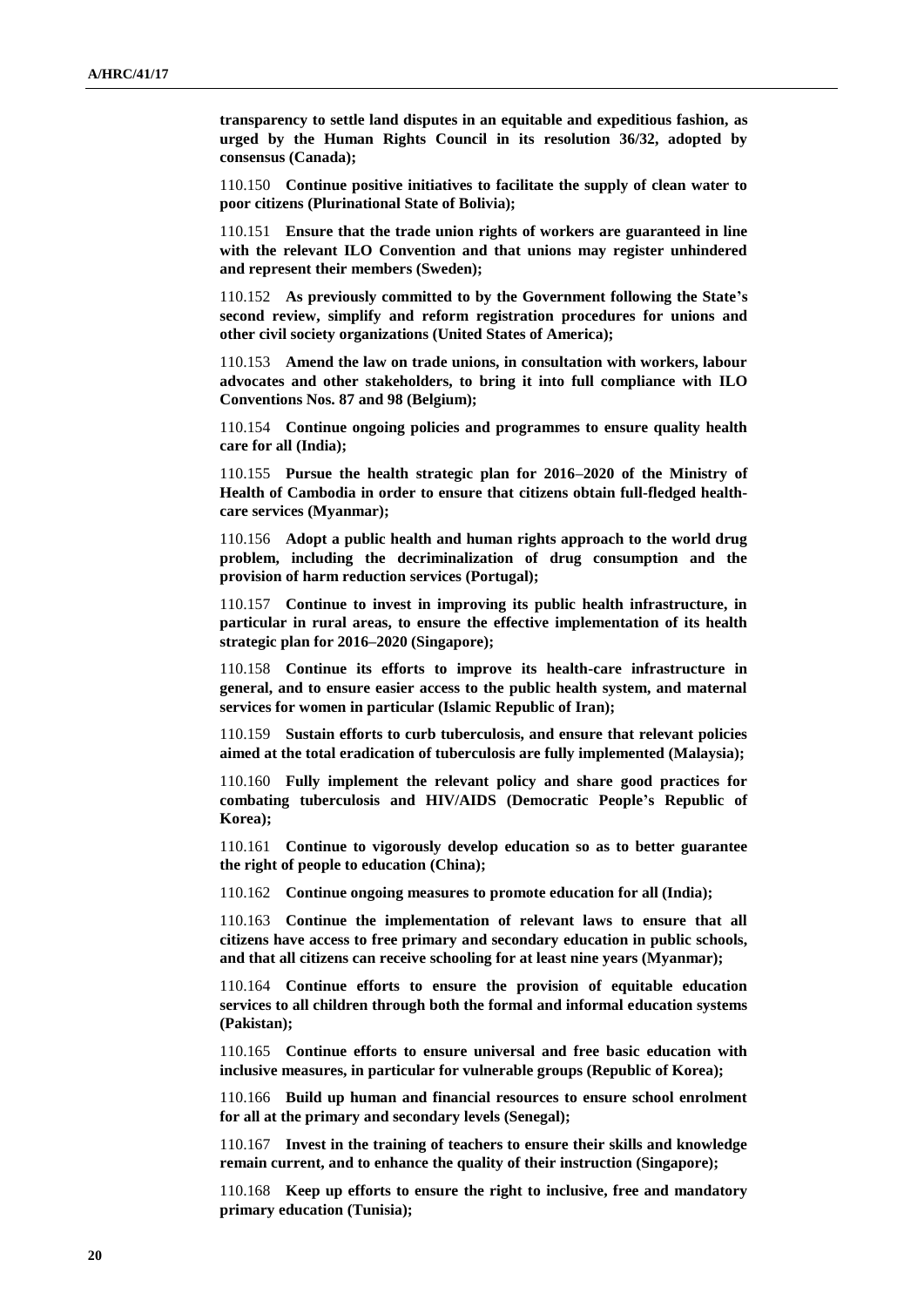110.169 **Continue efforts to ensure inclusive and equitable quality education for all (Viet Nam);**

110.170 **Further enhance its effort to improve the quality of education and to promote the programme for access to education for all, in particular in primary education (Democratic People's Republic of Korea);**

110.171 **Intensify efforts to improve the human rights of women and to combat human trafficking, domestic violence and the exploitation of women and children (Norway);**

110.172 **Abolish the discriminatory prohibition on women from remarrying within 120 days of a divorce or annulment (Iceland);**

110.173 **Continue ongoing mechanisms for gender parity and women's empowerment (India);**

110.174 **Continue to implement the gender equality policy to ensure gender mainstreaming in all sectors and programmes (Pakistan);**

110.175 **Further strengthen programmes to address discrimination against women and girls, and to promote gender equality (Philippines);**

110.176 **Continue to implement the gender equality policy by mainstreaming gender in all sectors and programmes (Lao People's Democratic Republic);**

110.177 **Redouble efforts to eradicate discrimination against women in the legal sphere and put an end to harmful practices and discriminatory stereotypes of which Cambodian women are victims (Uruguay);**

110.178 **Continue to step up measures aimed at promoting women's rights, including the elimination of all forms of discrimination and violence against women (Maldives);**

110.179 **Ensure efforts to eliminate all forms of gender-based violence and discrimination, and ensure empowerment of all vulnerable groups (Nepal);**

110.180 **Strengthen efforts to protect the rights of the most vulnerable groups, such as women, children and persons with disabilities, also in order to prevent and combat child labour and sexual exploitation, as well as other forms of violence, including domestic violence (Italy);**

110.181 **Strengthen the role and status of women, and promote and protect the rights of children and persons with disabilities in society (Lao People's Democratic Republic);**

110.182 **Provide mandatory training on prosecution procedures for cases of gender-based violence for law enforcement and judicial officers (Republic of Moldova);**

110.183 **Allocate sufficient human and financial resources to establish at least five one-stop service centres by 2024, to provide support services free of charge to victims of gender-based violence (Australia);**

110.184 **Conduct comprehensive investigations of cases of domestic and sexual violence, and ensure that perpetrators are prosecuted and victims are adequately compensated (Republic of Moldova);**

110.185 **Reform national legislation with a view to strengthening the protection of women and children against domestic violence (Russian Federation);**

110.186 **Reinforce judicial mechanisms to fight sexual and family violence and human trafficking, and carry out a programme for raising awareness and education on these issues (Togo);**

110.187 **Develop concrete measures aimed at ensuring the effective retention of girls in schools (Denmark);**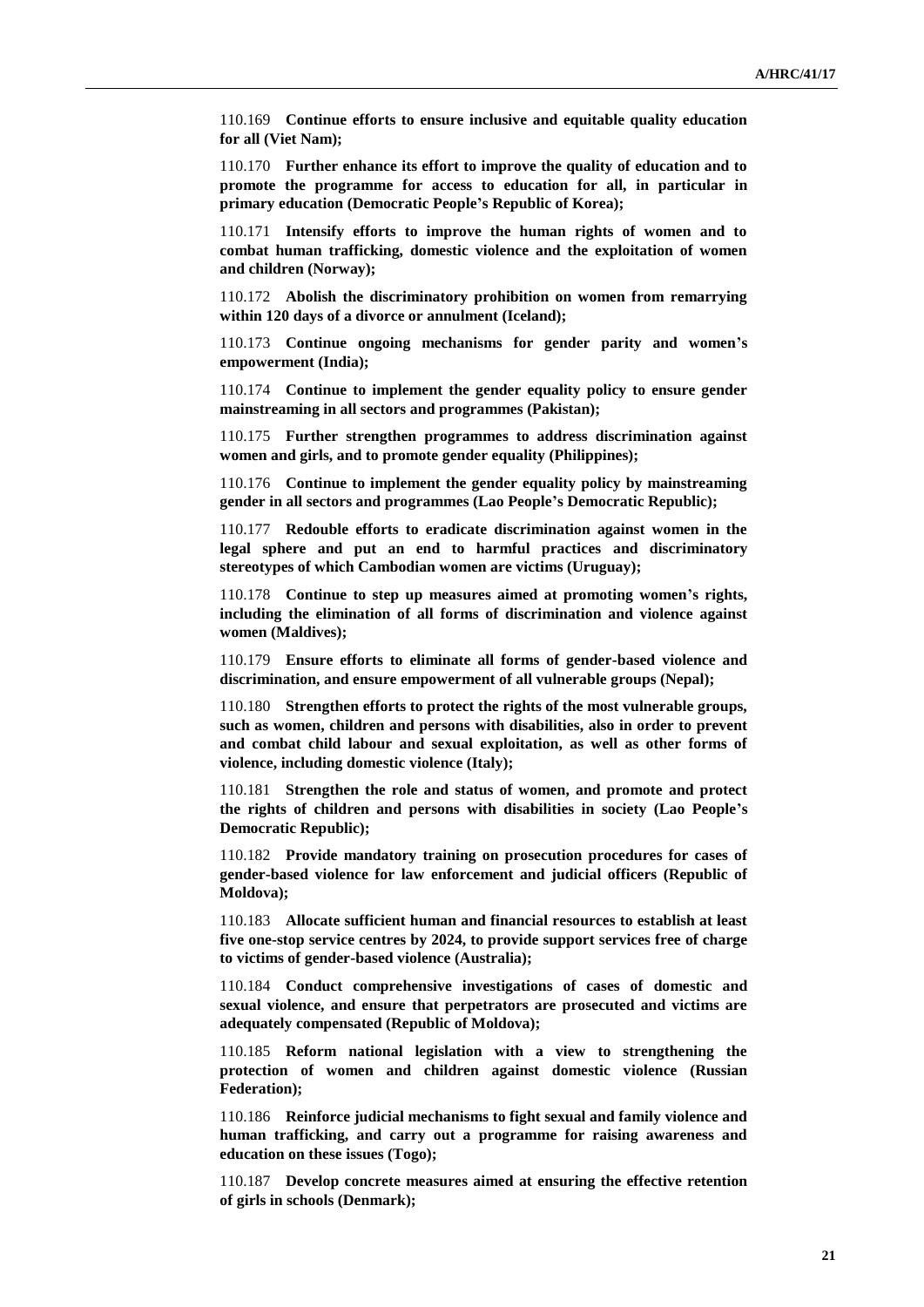110.188 **Explicitly criminalize the recruitment and use of children under the age of 18 in armed conflicts and non-State armed groups (Montenegro);**

110.189 **Take all adequate measures to protect children from sexual exploitation, in particular in the context of "orphanage tourism", including by strengthening the regulatory framework and awareness-raising measures and by ensuring that all allegations are investigated, victims obtain redress and perpetrators are sanctioned (Portugal);**

110.190 **Enforce the legal age for marriage to prohibit child marriage, and promote awareness-raising campaigns to prevent child marriage (Portugal);**

110.191 **Legally prohibit the child sex trade in the context of the new national action plan for the elimination of illegal trafficking and smuggling in human beings, the exploitation of workers and sexual exploitation (Spain);**

110.192 **Continue strengthening laws and mechanisms that prohibit all forms of ill-treatment of children and that protect them from forced labour, sexual exploitation and abuse (Brunei Darussalam);**

110.193 **Continue to ensure the effective implementation of the national action plan on reducing child labour for 2016–2025 (Maldives);**

110.194 **Amend national legislation in order to ensure it is in line with the Convention on the Rights of the Child, paying special attention to the provisions of the Criminal Code and the juvenile justice system (Uruguay);**

110.195 **Continue efforts to enhance the participation of persons with disabilities (Philippines);**

110.196 **Implement necessary legal coverage in the sphere of protection of those with disabilities, particularly in order to protect their socioeducational and health requirements, particularly the most essential ones (Spain);**

110.197 **Reduce poverty among persons with disabilities and strengthen their access to the National Social Security Fund in the coming years (Islamic Republic of Iran;**

110.198 **Continue to promote the rights of persons with disabilities through the Government's national strategic plan (Brunei Darussalam).**

111. **All conclusions and/or recommendations contained in the present report reflect the position of the submitting State(s) and/or the State under review. They should not be construed as endorsed by the Working Group as a whole.**